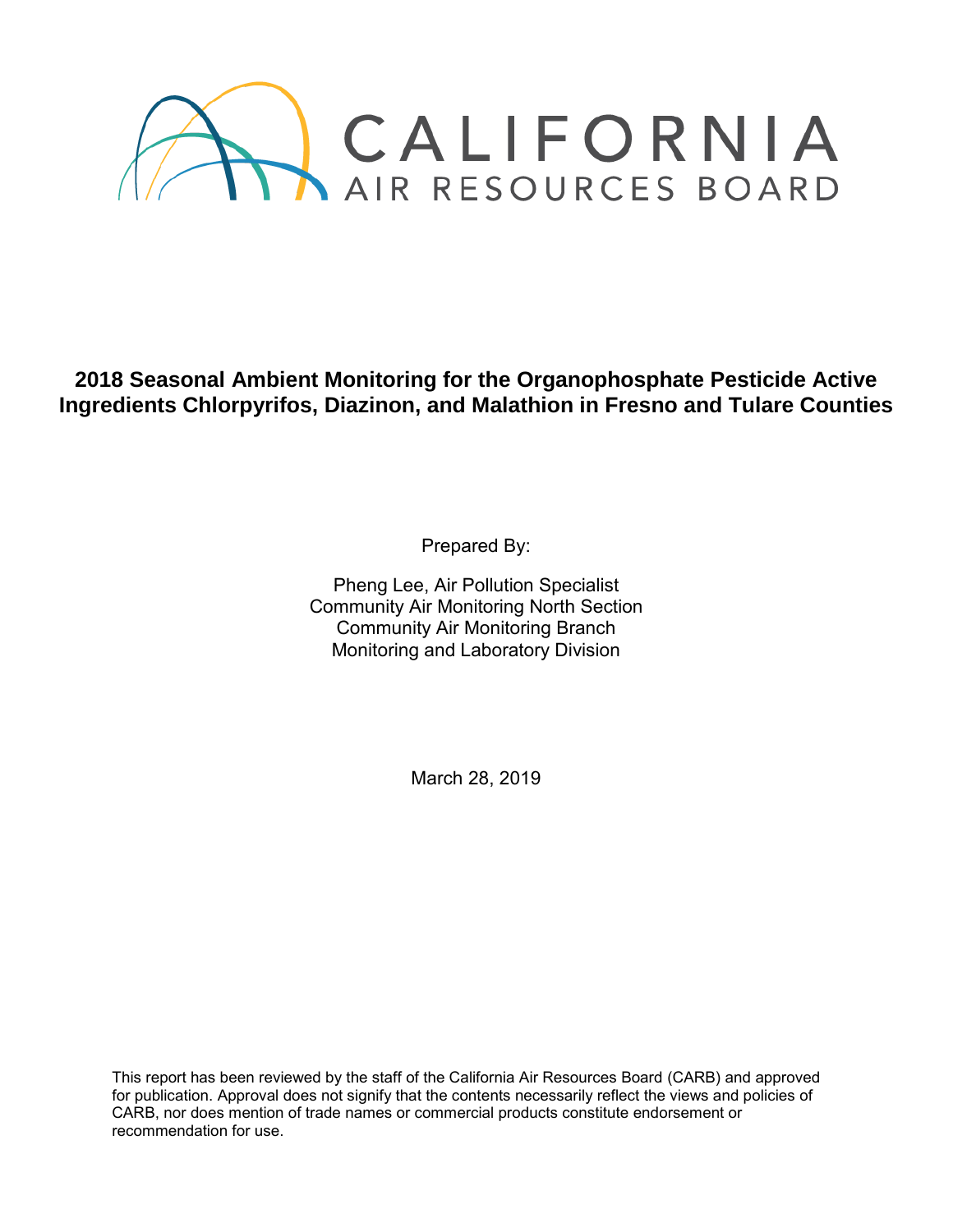**Report Title:**  2018 Seasonal Ambient Monitoring for the Organophosphate Pesticide Active Ingredients Chlorpyrifos, Diazinon, and Malathion in Fresno and Tulare Counties

**Project Lead:** Pheng Lee, Air Pollution Specialist

**Approval:** The following monitoring report has been reviewed and approved by the Community Air Monitoring Branch.

ii

Joe Guerrero, Manager **Community Air Monitoring North Section** 

Kenneth R. Stroud, Chief Community Air Monitoring Branch

 $3 - 23 - 19$ 

Date

 $3 - 24 - 19$ 

Date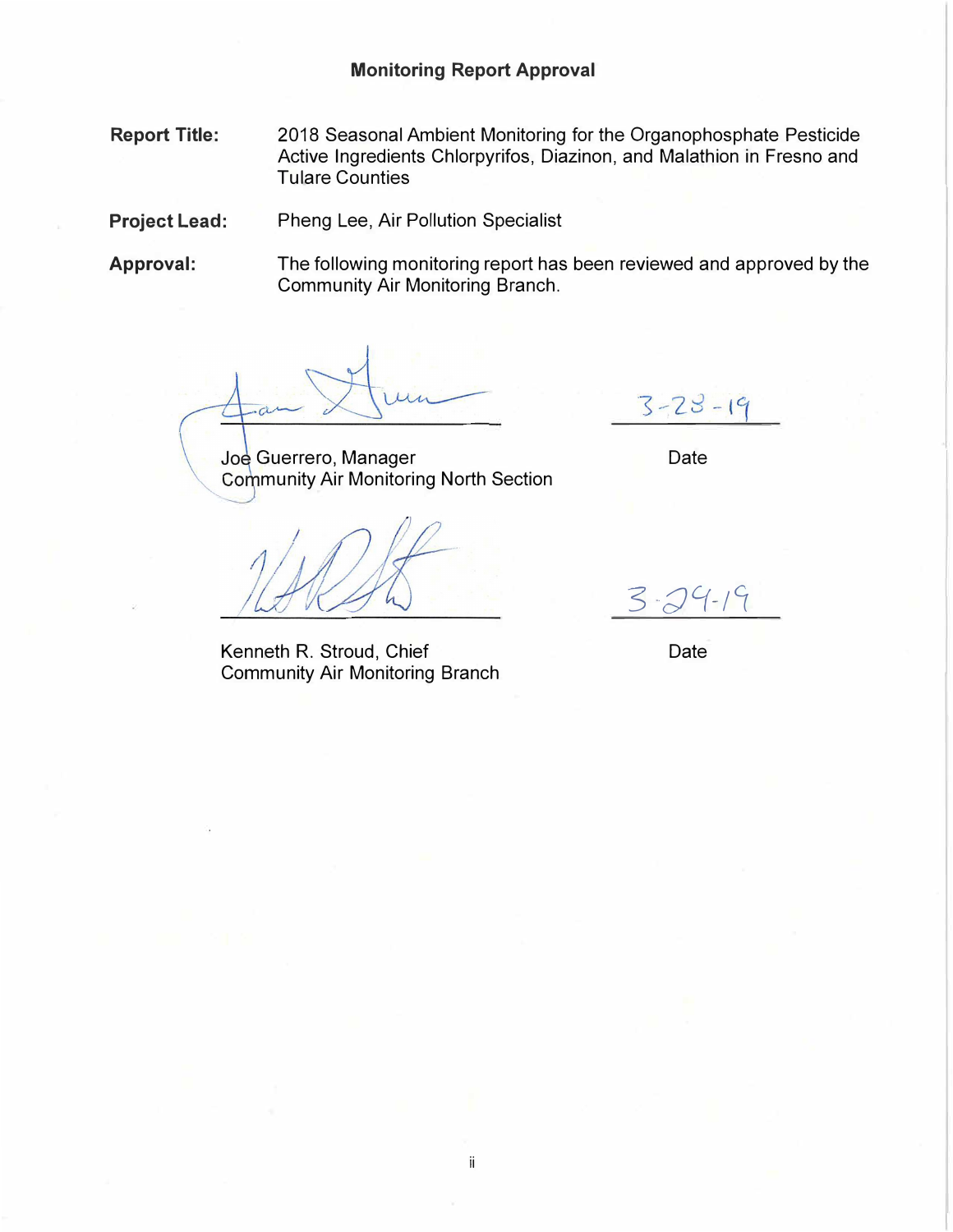## **Executive Summary**

### **2018 Seasonal Ambient Monitoring for the Organophosphate Pesticide Active Ingredients Chlorpyrifos, Diazinon, and Malathion in Fresno and Tulare Counties**

At the request of the Department of Pesticide Regulation (DPR), the California Air Resources Board (CARB) conducted an air monitoring study for the organophosphate pesticide active ingredients chlorpyrifos, diazinon, and malathion in Fresno and Tulare Counties from June 18 through August 22, 2018. The monitoring was conducted in communities near historical high-use areas. There were five sampling locations throughout the two counties. A total of 189 primary samples were collected by the Community Air Monitoring Branch (CAMB) staff over the ten-week sampling period. The five monitoring sites were set up in Fresno and Tulare Counties in the cities of Lindsay, San Joaquin, and Fresno and in the census designated places (CDP) of Richgrove and Tranquility. An additional site, to be used for quality control (QC), was set up at the Lindsay location due to it being the expected high-use site (based on historical-use data); thirty-three QC samples were collected from this site. Organophosphate samples were collected on XAD-2 sorbent tubes using a vacuum pump air sampling set up. The sampling flow rate for organophosphate was one standard liter per minute (SLPM). The XAD-2 tubes were analyzed by gas chromatography-triple quadrupole mass spectrometry by CARB's Northern Laboratory Branch (NLB) in Sacramento.

## **Chlorpyrifos Results**

Of the 189 analyzed primary samples, 8 had quantifiable chlorpyrifos concentrations, which ranged from 0.02 to 0.03 micrograms per cubic meter (ug/m3). The two samples with the highest concentrations (0.03 ug/m3) were from the Richgrove site on 6/25/2018 and 6/26/2018. The remaining six quantifiable concentrations were 0.02 ug/m3 and were reported from Richgrove on 7/5/2018, San Joaquin on 7/18/2018 and 7/24/2018, and Tranquility on 7/4/2018, 8/15/2018, and 8/22/2018. Twenty-seven samples had trace amounts. The QC results for chlorpyrifos are provided in more detail in the Quality Control Results section on page 13.

### **Diazinon Results**

Of the 189 analyzed primary samples, no sample had quantifiable diazinon concentrations. Only one sample, which was from the background site in Fresno on 7/11/2018, had trace amounts. The QC results for diazinon are provided in more detail in the Quality Control Results section on page 13.

### **Malathion Results**

Of the 189 analyzed primary samples, no sample had quantifiable malathion concentrations. Only one sample, which was from the Richgrove site on 6/25/2018, had trace amounts. The QC results for malathion are provided in more detail in the Quality Control Results section on page 13.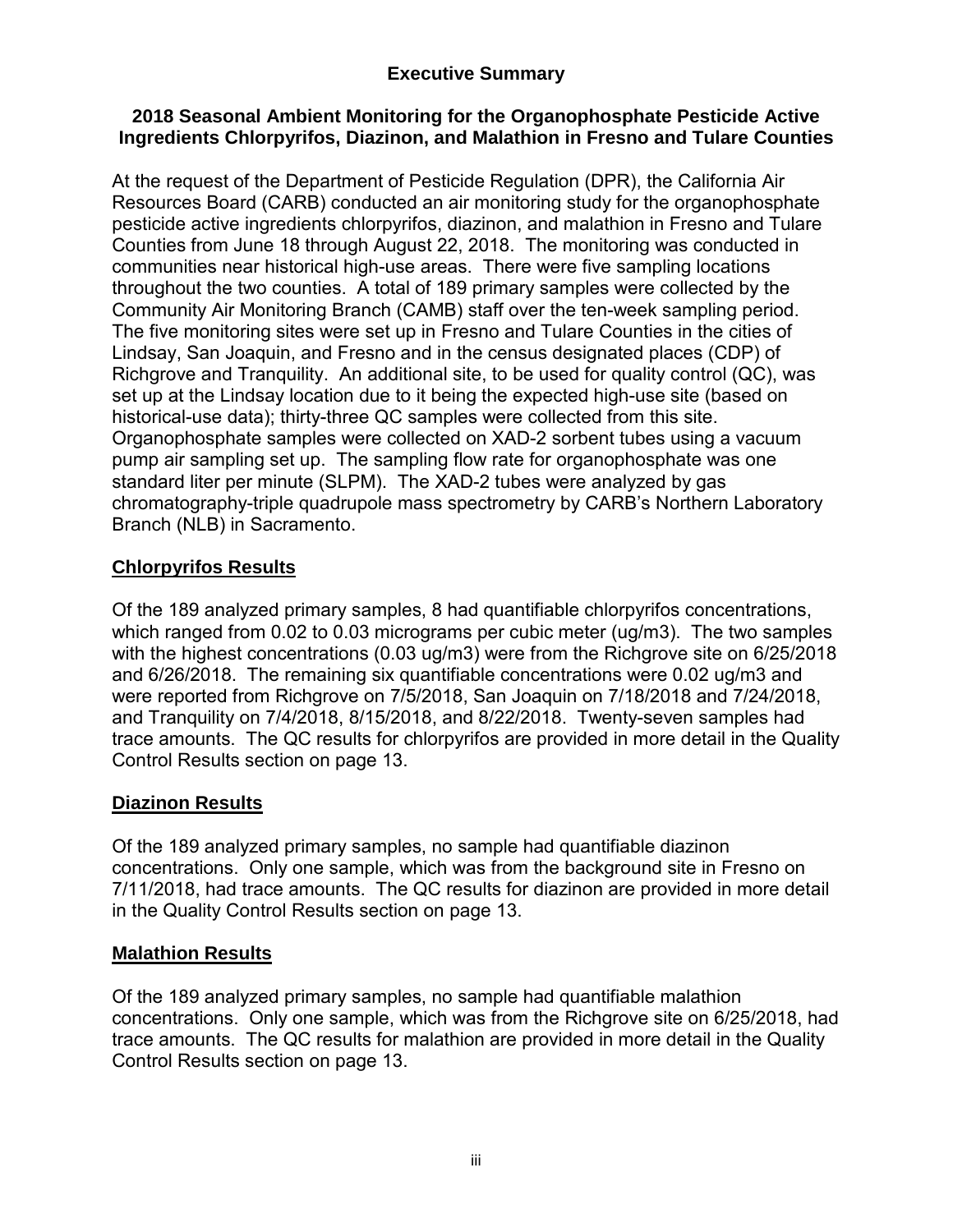The chlorpyrifos, diazinon, and malathion results are summarized in the table and graph below.



\*Ten (10) samples were not collected from this site between 6/24/18 and 7/9/18 due to re-roofing of the building.

### **Additional Pesticide Analyses**

Another eight organophosphate pesticide active ingredients were also analyzed in addition to the three primary pesticide compounds, the analysis of which will be addressed in the Deviations from Protocol Section on page 4 because they were added after the study protocol was already drafted. The eight additional pesticide compounds are: chlorpyrifos oxygen analog (OA), diazinon OA, malathion OA, dimethoate, dimethoate OA, S,S,S Tributyl Phosphorotrithioate (DEF), dichlorvos, and phosmet. The laboratory results of these additional compounds will be summarized, however, the main focus of this report will be on chlorpyrifos, diazinon, and malathion.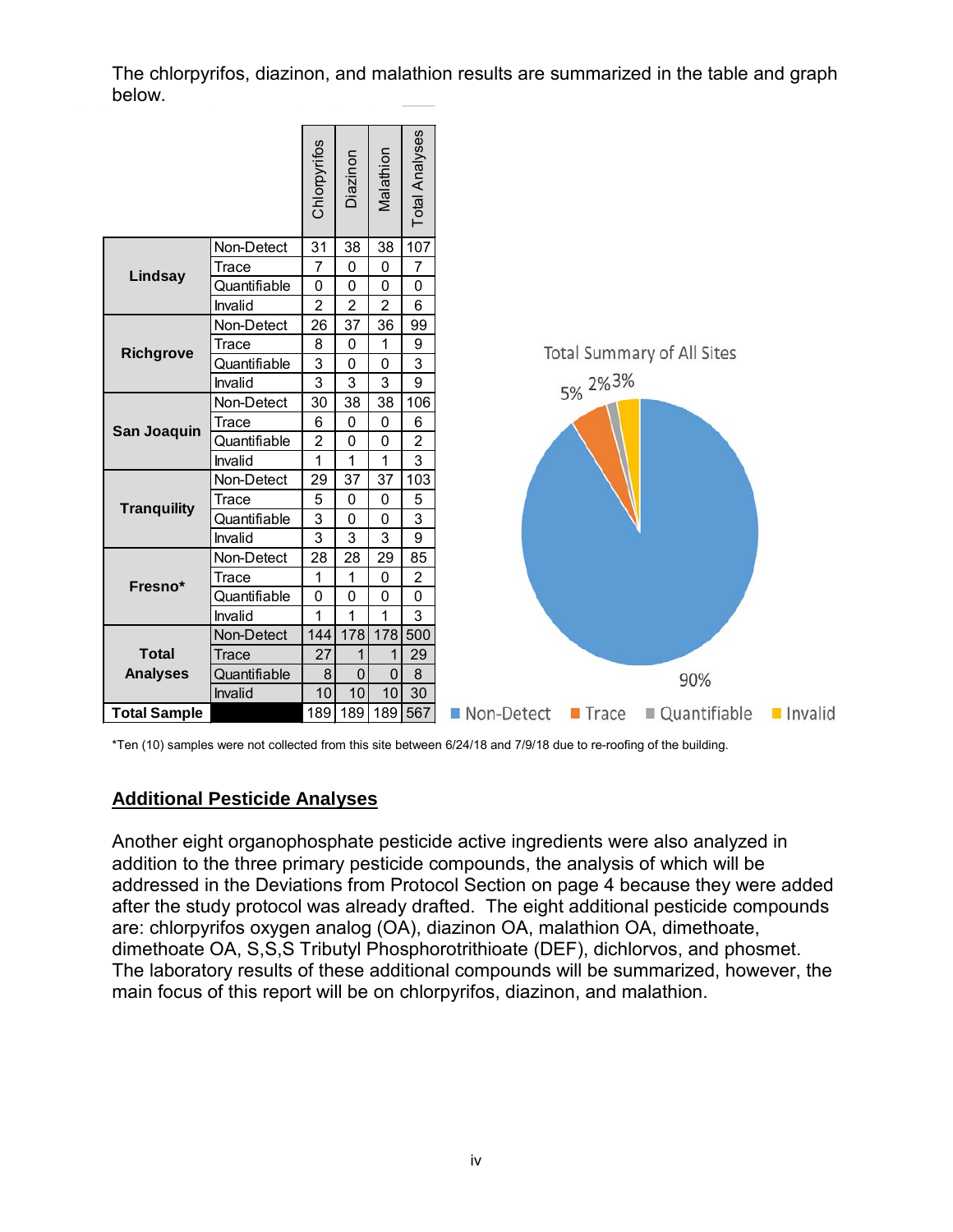| <b>Section</b>           |                                                                              | Page           |
|--------------------------|------------------------------------------------------------------------------|----------------|
|                          | <b>Monitoring Report Approval</b>                                            | ii             |
| <b>Executive Summary</b> |                                                                              | $iii - iv$     |
| <b>Table of Contents</b> |                                                                              | $v - vi$       |
| 1.0                      | Background                                                                   | 1              |
| 2.0                      | <b>Sampling Sites</b>                                                        | 1              |
| 3.0                      | Methods                                                                      | 3              |
| 4.0                      | <b>Deviations from Protocol</b>                                              | 4              |
| 5.0                      | <b>Results</b>                                                               | 5              |
| 5.1                      | Invalidations                                                                | 6              |
| 6.0                      | <b>Quality Control Results</b>                                               | 13             |
| 7.0                      | <b>Breakthrough Results</b>                                                  | 15             |
| 8.0                      | Summary                                                                      | 17             |
| <b>TABLES</b>            |                                                                              |                |
| Table 1                  | <b>Sampler Locations</b>                                                     | $\overline{2}$ |
| Table 2                  | <b>Summary Results for Eight Additional Pesticide Compounds</b>              | 5              |
| Table 3                  | Summary Results for Chlorpyrifos, Diazinon, and Malathion                    | 6              |
| Table 4                  | Sampling Results for Chlorpyrifos, Diazinon, and Malathion<br>at Lindsay     | 8              |
| Table 5                  | Sampling Results for Chlorpyrifos, Diazinon, and Malathion<br>at Richgrove   | 9              |
| Table 6                  | Sampling Results for Chlorpyrifos, Diazinon, and Malathion<br>at San Joaquin | 10             |
| Table 7                  | Sampling Results for Chlorpyrifos, Diazinon, and Malathion<br>at Tranquility | 11             |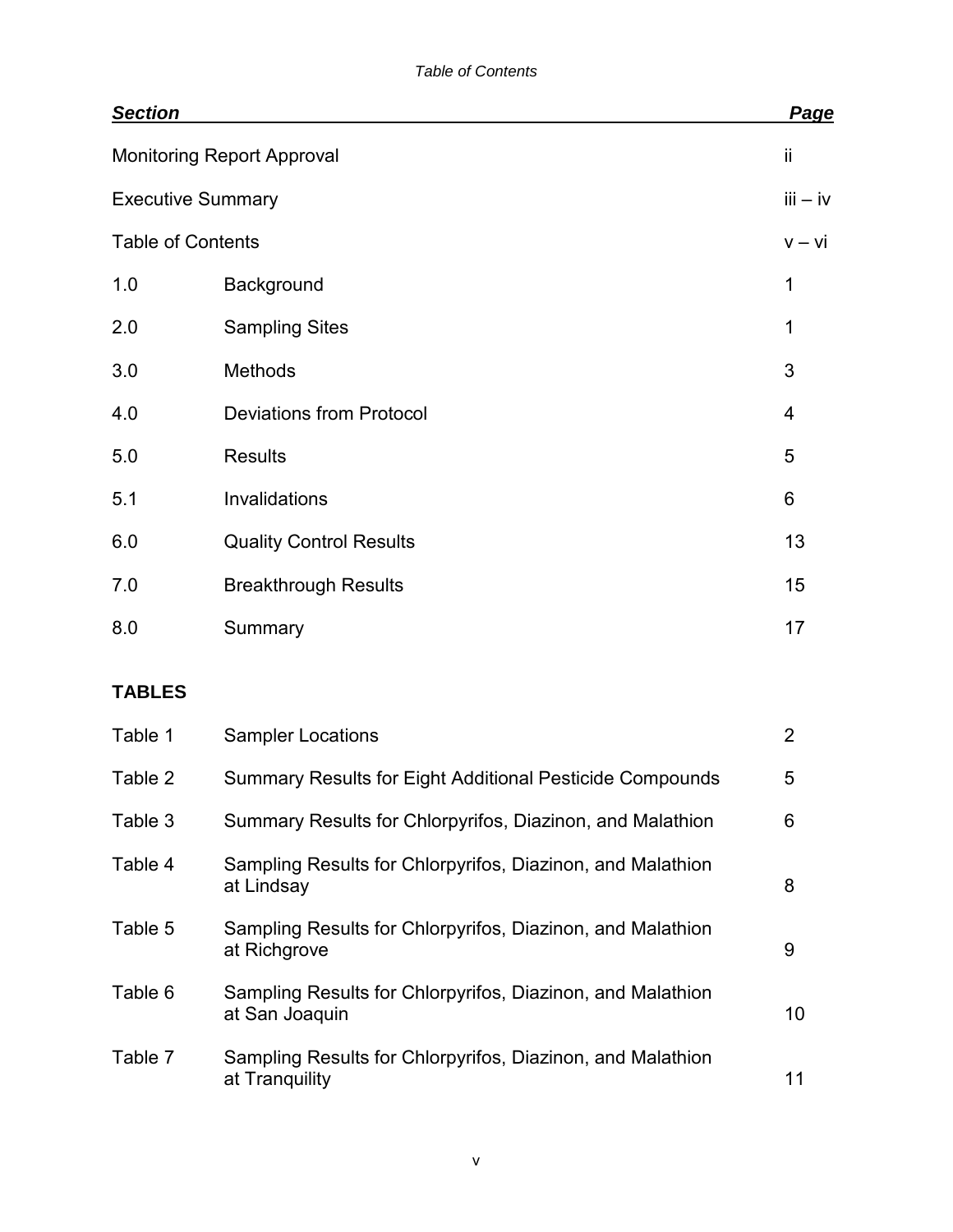| Table 8        | Sampling Results for Chlorpyrifos, Diazinon, and Malathion<br>at Fresno | 12 |
|----------------|-------------------------------------------------------------------------|----|
| Table 9        | Collocated Relative Percent Difference at Lindsay                       | 13 |
| Table 10       | Spike Percent Recovery at Lindsay                                       | 14 |
| Table 11       | Field Blank Results at Lindsay                                          | 15 |
| Table 12       | Breakthrough Sampling Results at Lindsay                                | 16 |
| <b>FIGURES</b> |                                                                         |    |
| Figure 1       | Aerial Overview of Monitored Area                                       | 2  |
| Figure 2       | <b>Collocated Samplers at the Lindsay Site</b>                          | 3  |

### **APPENDICES**

Appendix I: Use Information and Air Monitoring Recommendation for Organophosphate Pesticide Active Ingredients Chlorpyrifos, Diazinon, and Malathion

Appendix II: Sampling Protocol for Chlorpyrifos, Diazinon, and Malathion in Fresno and Tulare Counties

Appendix III: Photos of Monitoring Sites in the Study

Appendix IV: Standard Operating Procedure for the Determination of Selected Organophosphate Pesticides Collected on XAD-2 Resin by Gas Chromatography-Triple Quadrupole Mass Spectrometry

Appendix V: Monitoring Field Log for Organophosphate

Appendix VI: Mass Flow Meter Certification Report

Appendix VII: Sample Information for Eight Additional Organophosphate Compounds

Appendix VIII: Organophosphate Pesticide Results – Fresno/Tulare Counties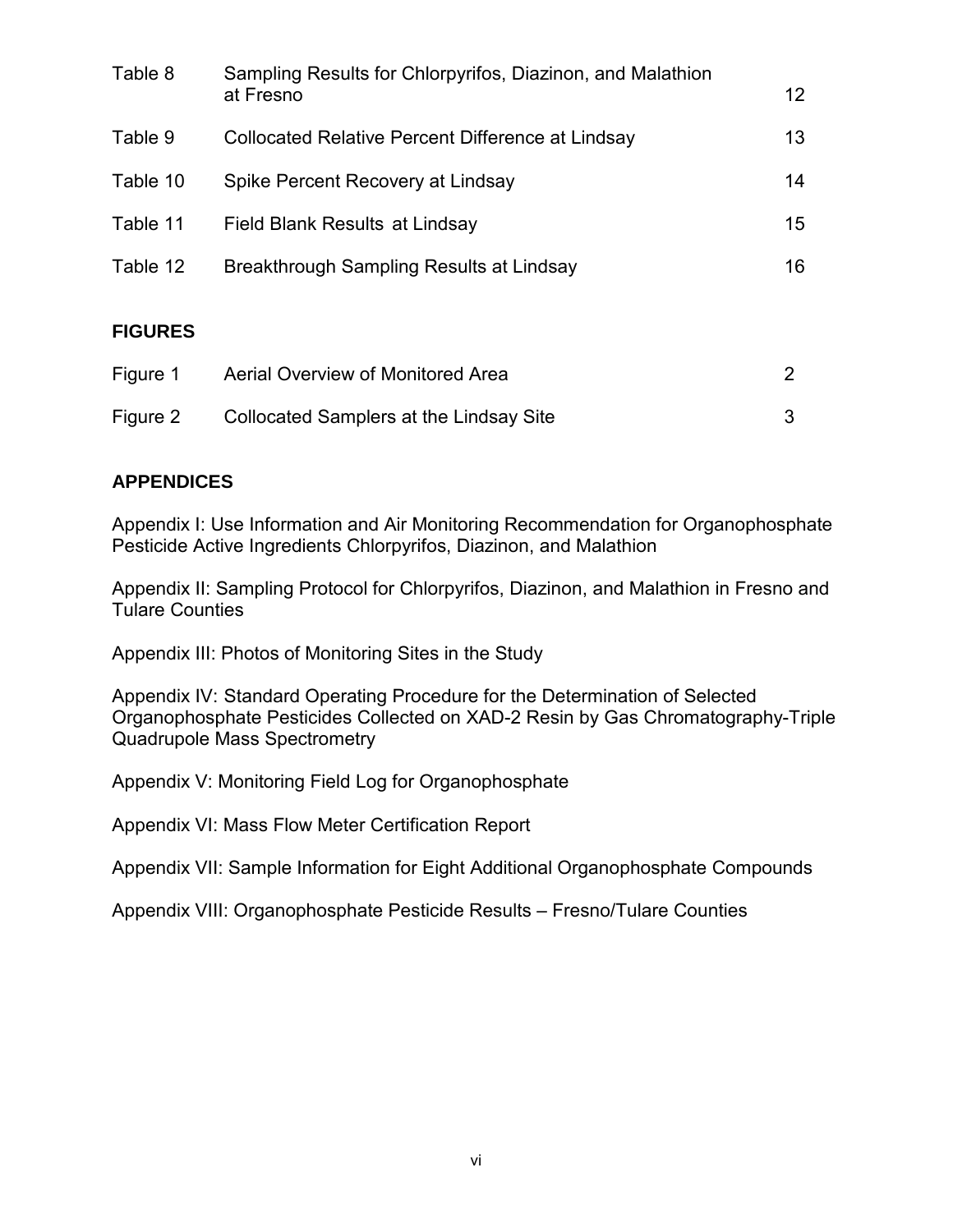## **1.0 Background**

At the request of the Department of Pesticide Regulation (DPR) and as part of the proposed monitoring requests included in the 2016 Budget Act, the California Air Resources Board (CARB) conducted air monitoring for the pesticide active ingredients chlorpyrifos, diazinon, and malathion in the summer of 2018. Chlorpyrifos is a clear-towhite solid crystalline insecticide and is used to remove termites, mosquitos, and roundworms. Similarly, diazinon and malathion are colorless liquid insecticides used in agriculture to control insects on fruits, vegetables, nuts and field crops. Historically, both pesticides have been used in agriculture in California.

DPR's 2016 Use Information and Air Monitoring Recommendation Report (included in Appendix I), shows that Fresno and Tulare Counties had the highest and third highest combined usage of chlorpyrifos, diazinon, and malathion for years 2012 – 2014 in the State, respectively. The report also showed that for those years, the total reported usage for all three active ingredients in Fresno and Tulare Counties was over 1.5 million pounds. Based on these numbers, DPR requested pesticide sampling in Fresno and Tulare Counties in 2018.

A total of 222 pesticide samples, including both primary (189 samples) and quality control (33 samples), were collected by the Community Air Monitoring Branch (CAMB) staff in Fresno and Tulare Counties from June 18 through August 22, 2018. Throughout the study, monitoring occurred continuously for 24-hour periods, four times per week on random days. The "Sampling Protocol for Chlorpyrifos, Diazinon, and Malathion Monitoring in Fresno and Tulare Counties" is included in Appendix II.

# **2.0 Sampling Sites**

The choice of air monitoring was guided by DPR's recommendations which specifically stated that sampling sites should be located on school grounds or on other public properties, near the edge of the recommended communities and downwind of the pesticide high-use areas. The five monitoring sites, which included a collocated and a background site for the study, were as follows:

- Lindsay City Reagan Elementary School (collocated site)
- Richgrove Census Designated Place (CDP) Richgrove Elementary School
- San Joaquin City San Joaquin Elementary School
- Tranquility CDP Tranquility Air Monitoring Station
- Fresno City Fresno Air Monitoring Station (background site)

The geographic latitude and longitude coordinates of the monitoring sites were obtained from Google Earth and are included in Table 1. Also included in Table 1 are the addresses of the schools or the air monitoring stations where the pesticide monitoring sites were located. Figure 1 shows an aerial view of the monitoring sites in Fresno and Tulare Counties with the site locations marked by yellow pins. The samplers were placed either on top of buildings or on school grounds with a fence enclosure. As an example, Figure 2 shows the collocated samplers at the Lindsay site. Photographs of the samplers at each monitoring site can be seen in Appendix III.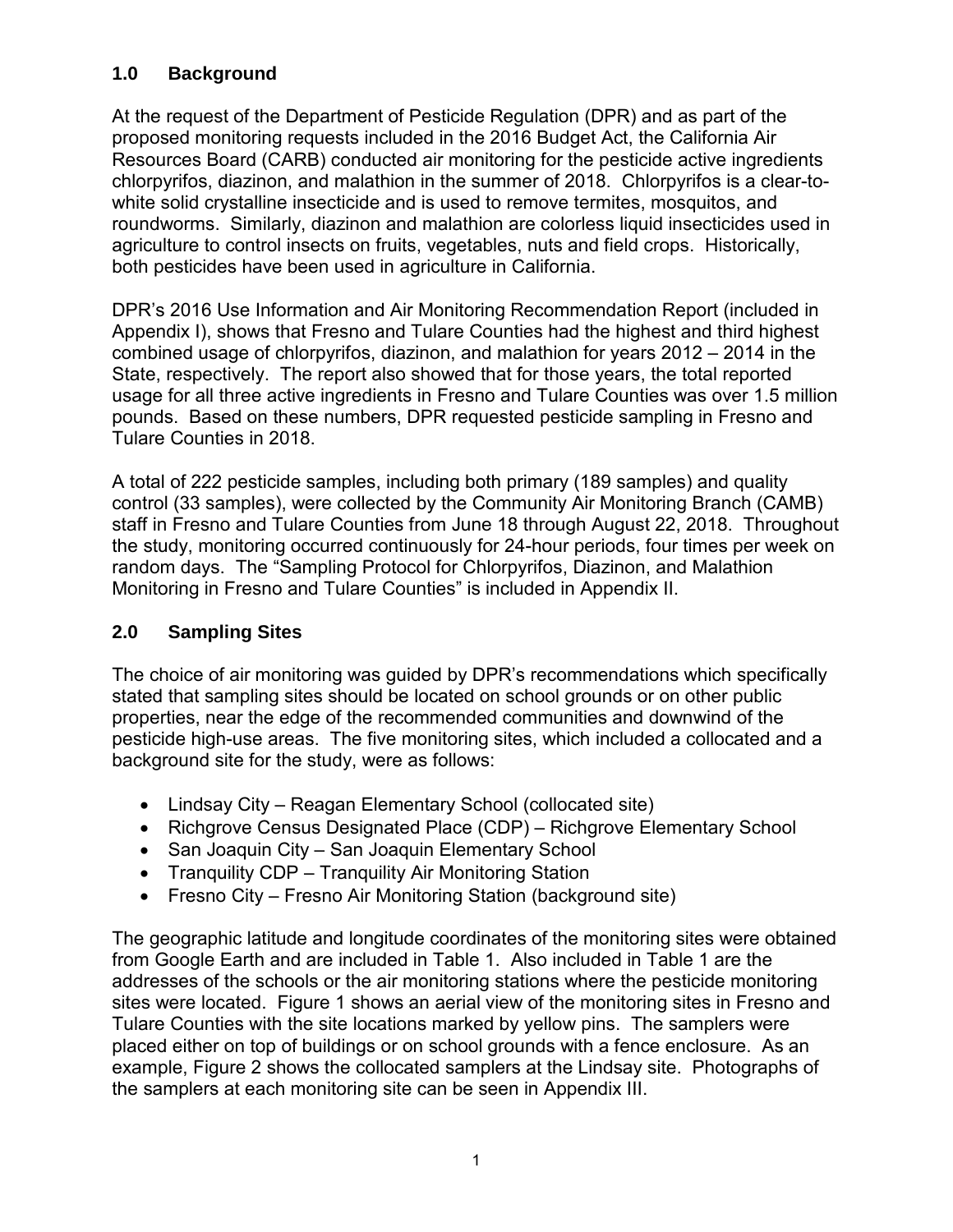| Table 1: Sampler Locations |  |
|----------------------------|--|
|----------------------------|--|

| <b>Monitoring locations</b>                       | <b>Address</b>                                              | Lat/Long<br><b>Coordinates</b><br>(WGS84) | <b>Probe Height</b><br>from Ground |
|---------------------------------------------------|-------------------------------------------------------------|-------------------------------------------|------------------------------------|
| Lindsay - Reagan<br><b>Elementary School</b>      | 340 N. Harvard<br>Ave., Lindsay CA<br>93249                 | 36.206, -119.0816                         | 1.7 meters                         |
| Richgrove - Richgrove<br><b>Elementary School</b> | 20898 Grove Dr.,<br><b>Richgrove CA</b><br>93261            | 35.8001, -119.1041                        | 1.8 meters                         |
| San Joaquin - San<br>Joaquin Elementary<br>School | 8535 9th St., San<br>Joaquin CA<br>93660                    | 36.6107, -120.1866                        | 2.6 meters                         |
| Tranquility - Air<br><b>Monitoring Station</b>    | 32650 West<br>Adams Ave.,<br><b>Tranquility CA</b><br>93668 | 36.6342, -120.3822                        | 1.7 meters                         |
| Fresno - Air<br><b>Monitoring Station</b>         | 3727 N. 1st St.,<br>Fresno CA<br>93705                      | 36.7854, -119.7733                        | 4.8 meters                         |

# Figure 1: Aerial Overview of Monitored Area

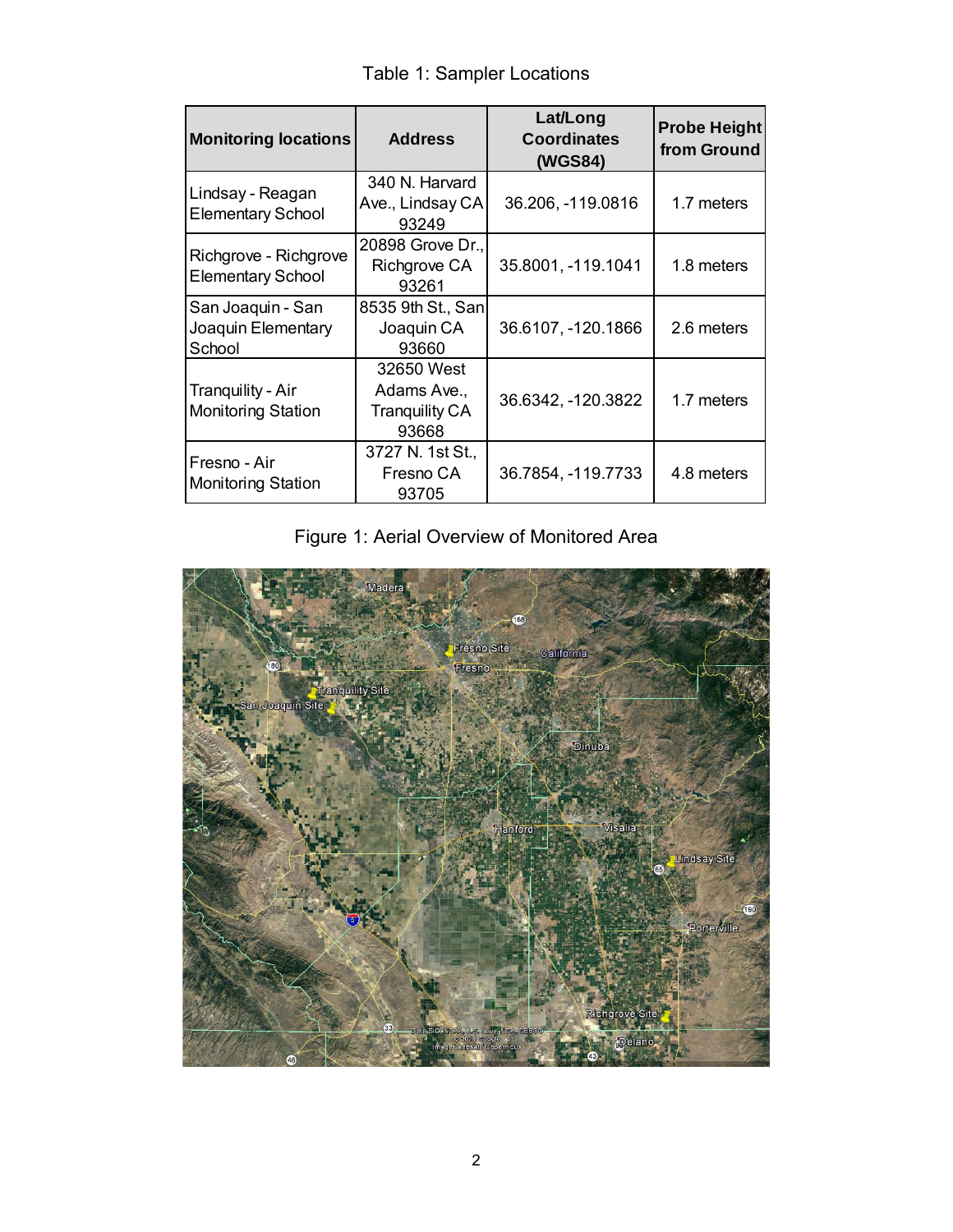

Figure 2: Collocated Samplers at the Lindsay Site

#### **3.0 Methods**

At each monitoring site, a vacuum pump capable of drawing air at least 5 liters per minute was used for sampling. Sample flow was controlled by an in-line rotameter, and flow was verified with an Alicat mass flow meter before and after each run. The flow rate was set to one standard liter per minute (SLPM). Intake air was drawn continuously through an XAD-2 sorbent tube during the entire 24-hour sampling period. Samples were collected, stored with dry ice, and sent to CARB's laboratory for analysis.

At the end of each sampling day, the sorbent tubes were documented in field logs. At the end of each sampling week, the collected samples were transported to CARB's MLD Northern Laboratory Branch (NLB) and were either stored in a freezer or given to laboratory staff for analysis.

NLB performed all analyses of samples from this pesticide study. The collected pesticide samples were analyzed following the Standard Operating Procedure (SOP) "Standard Operating Procedure for the Determination of Selected Organophosphate Pesticides Collected on XAD-2 Resin by Gas Chromatography-Triple Quadrupole Mass Spectrometry". This SOP is included in Appendix IV.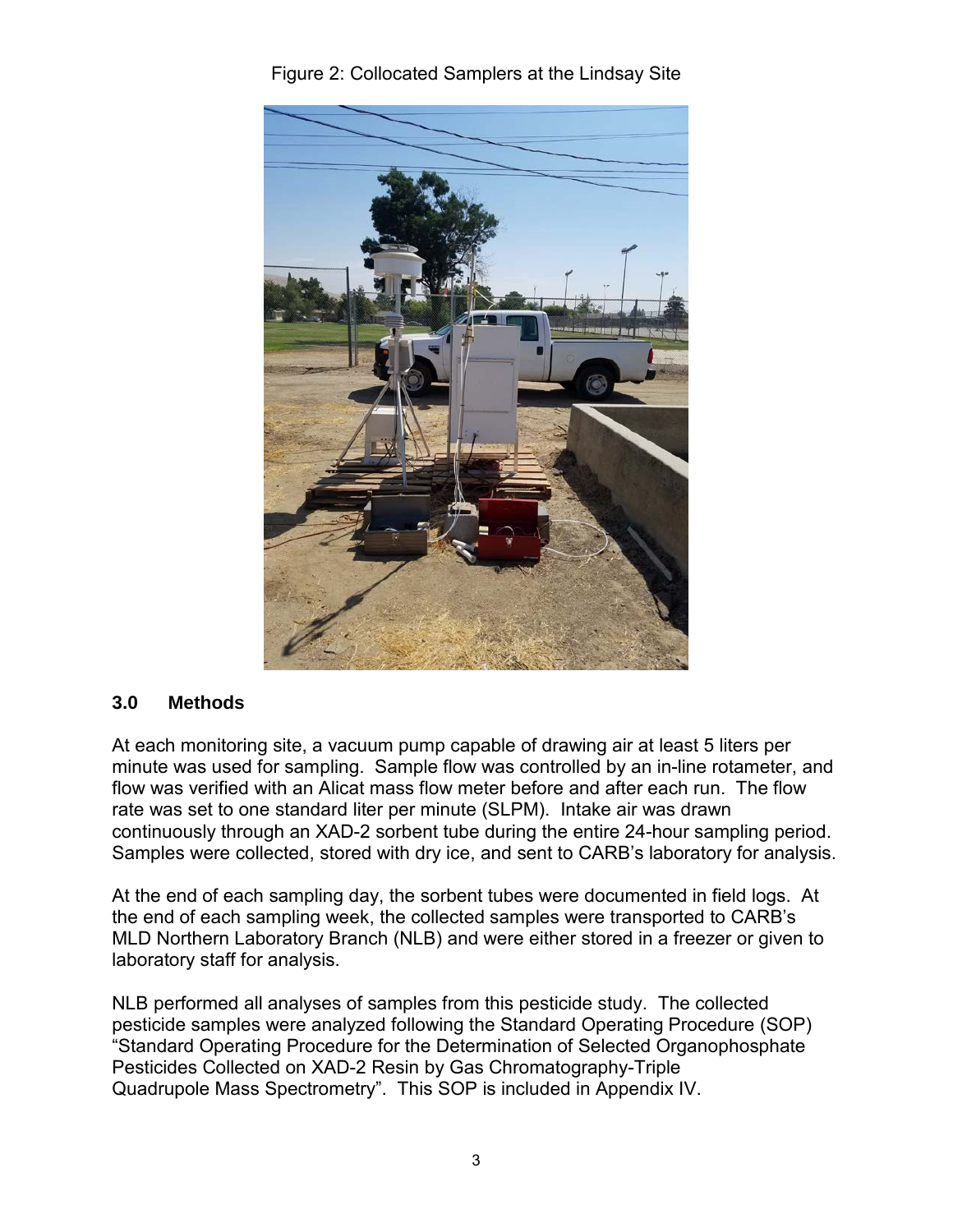The detailed field log and the certification of the mass flow meter are located in Appendices V and VI.

## **4.0 Deviations from Protocol**

This study included five deviations from the study protocol.

- The monitoring recommendation for the study was 12 weeks. However, CARB and DPR collectively agreed that the study could be shortened to ten weeks.
- The DPR protocol required that at least 10% of the total number of collected samples be QC samples (i.e., collocated, blank and spike), however, an agreement between DPR and CARB allowed for one QC sample per week. During the ten-week study, twelve collocated, twelve field blanks, and nine field spikes were collected at the Lindsay site.
- Typically, sorbent tubes used for sampling should only be opened just prior to utilization and then collected right after sampling stops. This ensures no passive contamination and/or degradation of the sorbent materials in the tubes due to humidity or temperature fluctuations. During the study, the first sample tube of each week was opened and the pump programmed to begin to run between 3 to 5 days later, depending on the sampling schedule for the week. All of the first sample tubes of each week throughout the study resulted in non-detectable.
- DPR originally recommended monitoring of chlorpyrifos, diazinon, and malathion. However, DPR subsequently requested that analysis of eight additional pesticide active ingredients be included in the study: chlorpyrifos OA, diazinon OA, malathion OA, dimethoate, dimethoate OA, DEF, dichlorvos, and phosmet. The summary results of these additional eight compounds are included in Table 2. The detailed sample information for these additional compounds include sampling time, start and end flows, volume, and concentrations can be found in Appendix VII. Inclusion of these eight compounds resulted in more than 1,400 additional laboratory analyses of which only four analyses had quantifiable concentrations, twenty-six analyses had trace amounts, and forty analyses were invalidated. The remaining 1,442 analyses were nondetectable.

The four quantifiable concentrations were:

- $\circ$  Lindsay dimethoate OA (0.03 ug/m3 on 7/24/18)
- $\circ$  Lindsay dimethoate OA (0.02 ug/m3 on 7/25/18)
- $\circ$  San Joaquin dichlorvos (0.06 ug/m3 on 7/27/18)
- $\circ$  Richgrove dichlorvos (0.02 ug/m3 on 8/22/18)
- The San Joaquin Elementary, Richgrove Elementary, and Tranquility sites may not meet US EPA siting criteria. These sites were purposely located inside a fence enclosure for a multitude of reasons. During site acquisitions, best judgements were made to find the best possible locations for these sites, however, the security of staff, access to the monitoring equipment and power, and the safety of the students don't always allow staff to place the samplers at a location which meets all US EPA siting requirements.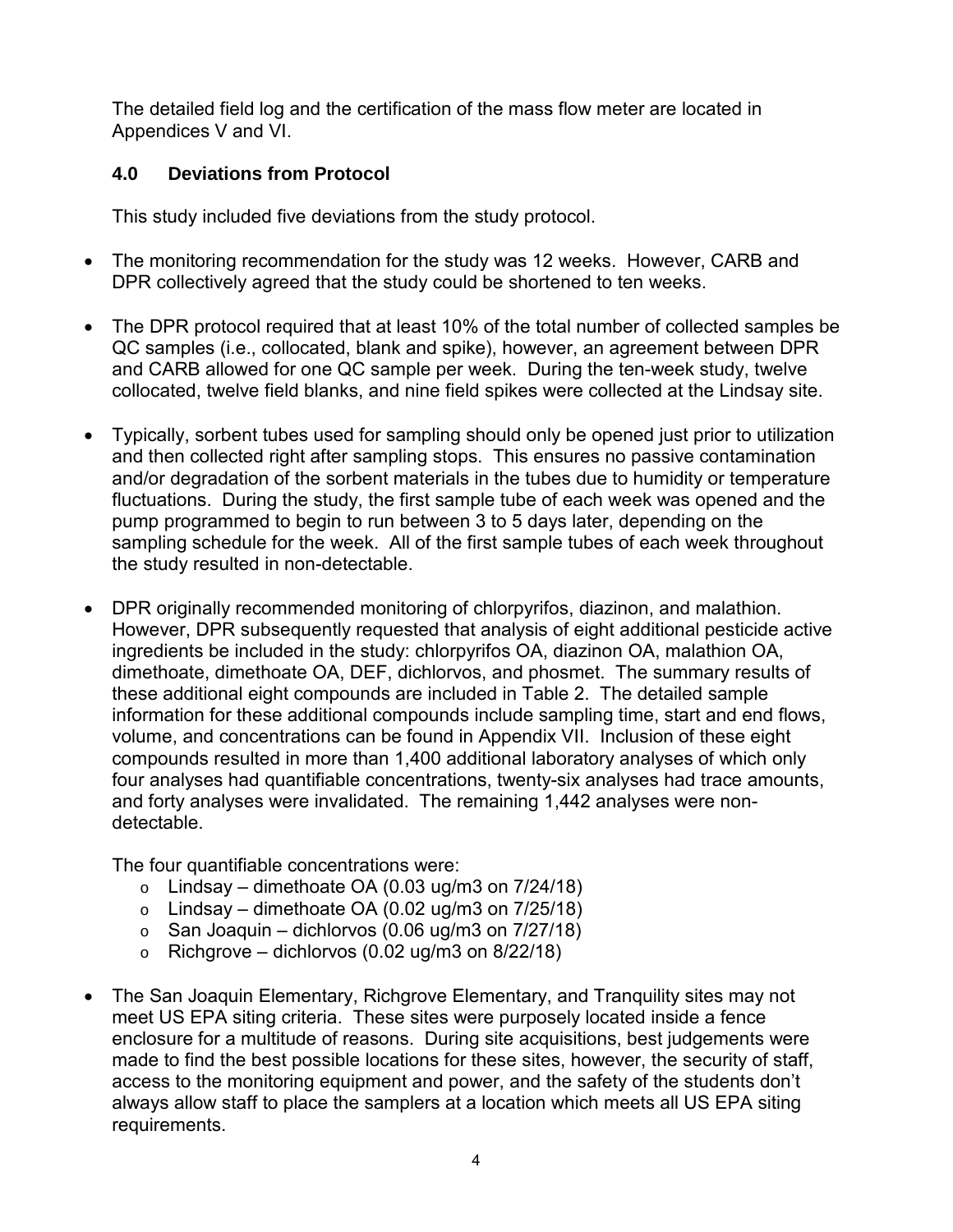Table 2. Summary Results for Eight Additional Pesticide Compounds

|                    | Chaptaintes OA<br>I Toky Analysises<br>Dinetto ate OA<br>Malation OA<br>Diazinon Od<br>Dimetricate<br>Dichidrus<br>Progmer |                |                |                |                |                |                |                |                |                |  |
|--------------------|----------------------------------------------------------------------------------------------------------------------------|----------------|----------------|----------------|----------------|----------------|----------------|----------------|----------------|----------------|--|
|                    |                                                                                                                            |                |                |                |                |                |                | OEE            |                |                |  |
|                    | Non-Detect                                                                                                                 | 39             | 39             | 39             | 37             | 35             | 39             | 38             | 39             | 305            |  |
| Lindsay            | Trace                                                                                                                      | 0              | 0              | $\overline{0}$ | $\overline{2}$ | $\overline{2}$ | $\mathbf{0}$   | 1              | 0              | 5              |  |
|                    | Quantifiable                                                                                                               | 0              | 0              | 0              | $\overline{0}$ | $\overline{2}$ | 0              | $\mathbf 0$    | 0              | $\overline{2}$ |  |
|                    | Invalid                                                                                                                    | 1              | 1              | 1              | 1              | 1              | 1              | 1              | 1              | 8              |  |
|                    | Non-Detect                                                                                                                 | 36             | 38             | 38             | 38             | 38             | 38             | 36             | 38             | 300            |  |
| <b>Richgrove</b>   | Trace                                                                                                                      | 2              | 0              | 0              | 0              | 0              | 0              | 1              | 0              | 3              |  |
|                    | Quantifiable                                                                                                               | $\overline{0}$ | $\overline{0}$ | $\overline{0}$ | $\overline{0}$ | $\overline{0}$ | $\overline{0}$ | 1              | 0              | 1              |  |
|                    | Invalid                                                                                                                    | $\overline{2}$ | $\overline{2}$ | $\overline{2}$ | $\overline{2}$ | $\overline{2}$ | $\overline{2}$ | $\overline{2}$ | $\overline{2}$ | 16             |  |
| San Joaquin        | Non-Detect                                                                                                                 | 35             | 38             | 38             | 38             | 36             | 38             | 34             | 38             | 295            |  |
|                    | Trace                                                                                                                      | 3              | 0              | 0              | 0              | $\overline{2}$ | 0              | 3              | 0              | 8              |  |
|                    | Quantifiable                                                                                                               | $\overline{0}$ | 0              | 0              | $\overline{0}$ | $\overline{0}$ | $\overline{0}$ | 1              | 0              | 1              |  |
|                    | Invalid                                                                                                                    | 1              | 1              | 1              | 1              | 1              | 1              | 1              | $\overline{1}$ | 8              |  |
|                    | Non-Detect                                                                                                                 | 32             | 39             | 39             | 39             | 39             | 39             | 36             | 39             | 302            |  |
| <b>Tranquility</b> | Trace                                                                                                                      | $\overline{7}$ | $\Omega$       | $\overline{0}$ | $\overline{0}$ | $\overline{0}$ | $\overline{0}$ | 3              | $\overline{0}$ | 10             |  |
|                    | Quantifiable                                                                                                               | 0              | 0              | 0              | 0              | 0              | 0              | $\overline{0}$ | 0              | $\overline{0}$ |  |
|                    | Invalid                                                                                                                    | 1              | 1              | 1              | 1              | 1              | 1              | 1              | 1              | 8              |  |
|                    | Non-Detect                                                                                                                 | 30             | 30             | 30             | 30             | 30             | 30             | 30             | 30             | 240            |  |
| <b>Fresno</b>      | Trace                                                                                                                      | 0              | 0              | 0              | 0              | 0              | 0              | $\overline{0}$ | 0              | 0              |  |
| (Bkgnd)            | Quantifiable                                                                                                               | 0              | 0              | 0              | $\overline{0}$ | 0              | 0              | $\overline{0}$ | 0              | $\overline{0}$ |  |
|                    | Invalid                                                                                                                    | $\overline{0}$ | 0              | 0              | 0              | $\overline{0}$ | 0              | 0              | 0              | $\Omega$       |  |
|                    | Non-Detect                                                                                                                 | 172            | 184            | 184            | 182            | 178            | 184            | 174            | 184            | 1442           |  |
| <b>Total</b>       | Trace                                                                                                                      | 12             | $\mathbf 0$    | $\mathbf 0$    | $\overline{2}$ | 4              | $\mathbf 0$    | 8              | 0              | 26             |  |
| <b>Analyses</b>    | Quantifiable                                                                                                               | 0              | $\mathbf 0$    | $\mathbf 0$    | $\overline{0}$ | $\overline{2}$ | $\mathbf 0$    | $\overline{2}$ | 0              | 4              |  |
|                    | Invalid                                                                                                                    | 5              | 5              | 5              | 5              | 5              | 5              | 5              | 5              | 40             |  |

#### **5.0 Results**

Many of the collected pesticide samples resulted in non-detectable concentrations. Of the 189 analyzed primary samples, 8 had quantifiable chlorpyrifos concentrations, which ranged from 0.02 to 0.03 micrograms per cubic meter (ug/m3). The two samples with the highest chlorpyrifos concentrations (0.03 ug/m3) were from the Richgrove site collected on 6/25/2018 and 6/26/2018.

For diazinon and malathion, while there were some trace amounts found at Fresno on 7/11/18 and Richgrove on 6/25/18, respectively, there were no quantifiable concentrations collected throughout the study at any of the five monitoring sites.

Table 3 summarizes the individual site results of the study. The sampling results of each site are included in Tables 4 through 8. The full analytical laboratory report is included in Appendix VIII.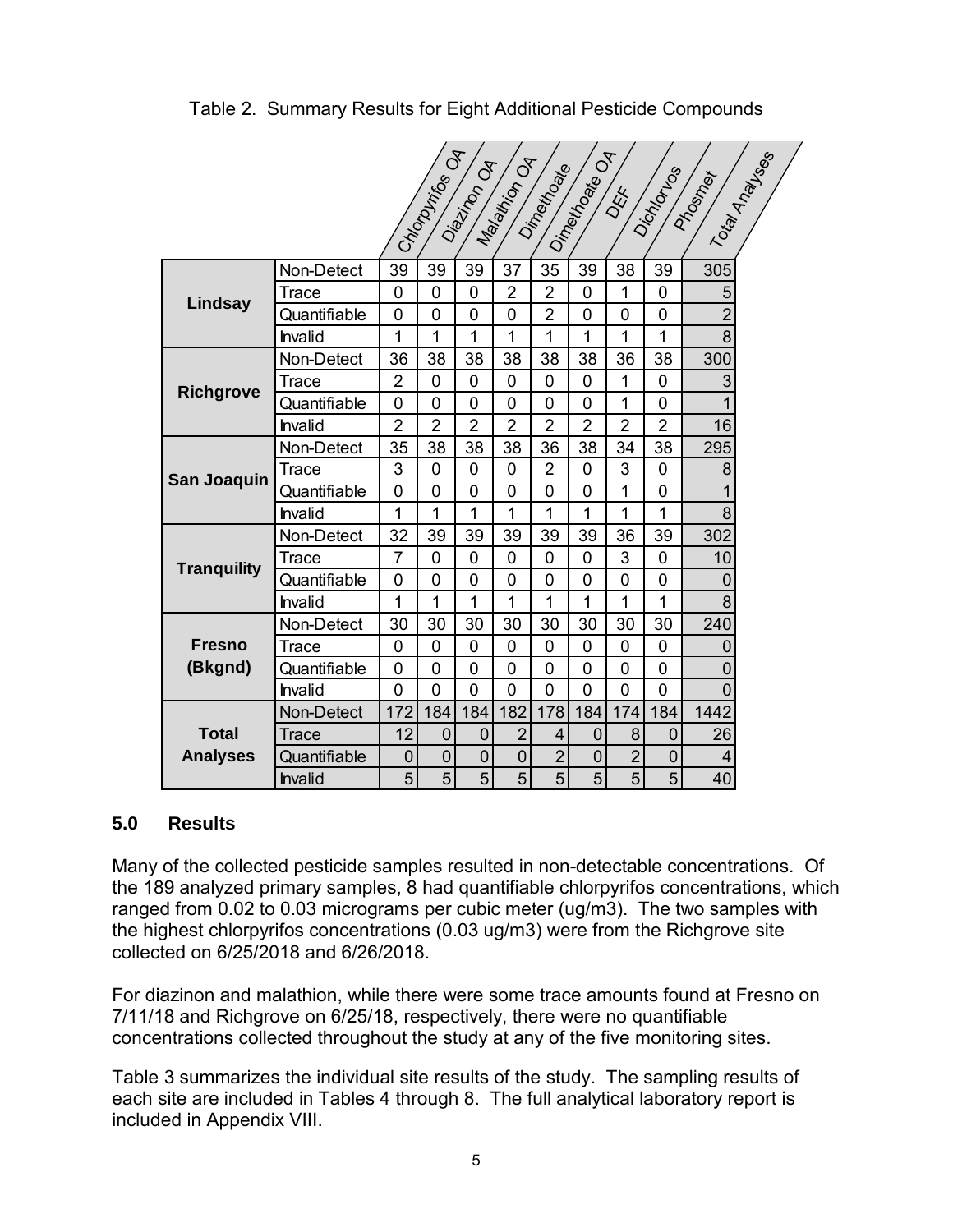Table 3: Summary Results for Chlorpyrifos, Diazinon, and Malathion

|                     |              | Chlorpyrifos   | Diazinon       | Malathion      | <b>Total Analyses</b> |
|---------------------|--------------|----------------|----------------|----------------|-----------------------|
|                     | Non-Detect   | 31             | 38             | 38             | 107                   |
| Lindsay             | Trace        | 7              | 0              | 0              | 7                     |
|                     | Quantifiable | 0              | 0              | 0              | 0                     |
|                     | Invalid      | $\overline{2}$ | $\overline{2}$ | $\overline{2}$ | 6                     |
|                     | Non-Detect   | 26             | 37             | 36             | 99                    |
| <b>Richgrove</b>    | <b>Trace</b> | 8              | 0              | 1              | 9                     |
|                     | Quantifiable | 3              | 0              | 0              | 3                     |
|                     | Invalid      | $\overline{3}$ | 3              | 3              | 9                     |
|                     | Non-Detect   | 30             | 38             | 38             | 106                   |
| <b>San Joaquin</b>  | Trace        | 6              | 0              | 0              | 6                     |
|                     | Quantifiable | $\overline{2}$ | 0              | 0              | 2                     |
|                     | Invalid      | $\overline{1}$ | $\overline{1}$ | $\overline{1}$ | 3                     |
|                     | Non-Detect   | 29             | 37             | 37             | 103                   |
| <b>Tranquility</b>  | Trace        | 5              | 0              | 0              | 5                     |
|                     | Quantifiable | 3              | 0              | 0              | 3                     |
|                     | Invalid      | 3              | 3              | 3              | 9                     |
|                     | Non-Detect   | 28             | 28             | 29             | 85                    |
| <b>Fresno</b>       | Trace        | 1              | 1              | 0              | 2                     |
| (Bkgnd)*            | Quantifiable | 0              | 0              | 0              | 0                     |
|                     | Invalid      | $\overline{1}$ | $\overline{1}$ | $\overline{1}$ | 3                     |
|                     | Non-Detect   | 144            | 178            | 178            | 500                   |
| <b>Total</b>        | Trace        | 27             | $\overline{1}$ | 1              | 29                    |
| <b>Analyses</b>     | Quantifiable | 8              | 0              | 0              | 8                     |
|                     | Invalid      | 10             | 10             | 10             | 30                    |
| <b>Total Sample</b> |              | 189            | 189            | 189            | 567                   |

\*Ten (10) samples were not collected from this site between 6/24/18 and 7/9/18 due to re-roofing of the building.

### **5.1 Invalidations**

From the 189 samples collected in the study, over 500 laboratory analyses were conducted for chlorpyrifos, diazinon, and malathion. Samples<sup>1</sup> were invalidated for one of four reasons:

- 1. The end flow rate was out of flow criteria (+/- 20% of 1 SLPM; 2 samples).
- 2. The sample was outside of the sampling time (24 hour +/- 1 hour; 3 samples).
- 3. The sampler malfunctioned (4 samples).
- 4. The sampler was not set to run (1 sample).

<sup>1</sup>Eleven analyses were conducted on each sample. If a <u>sample</u> was invalidated, all <u>analyses</u> of the sample were invalidated as well.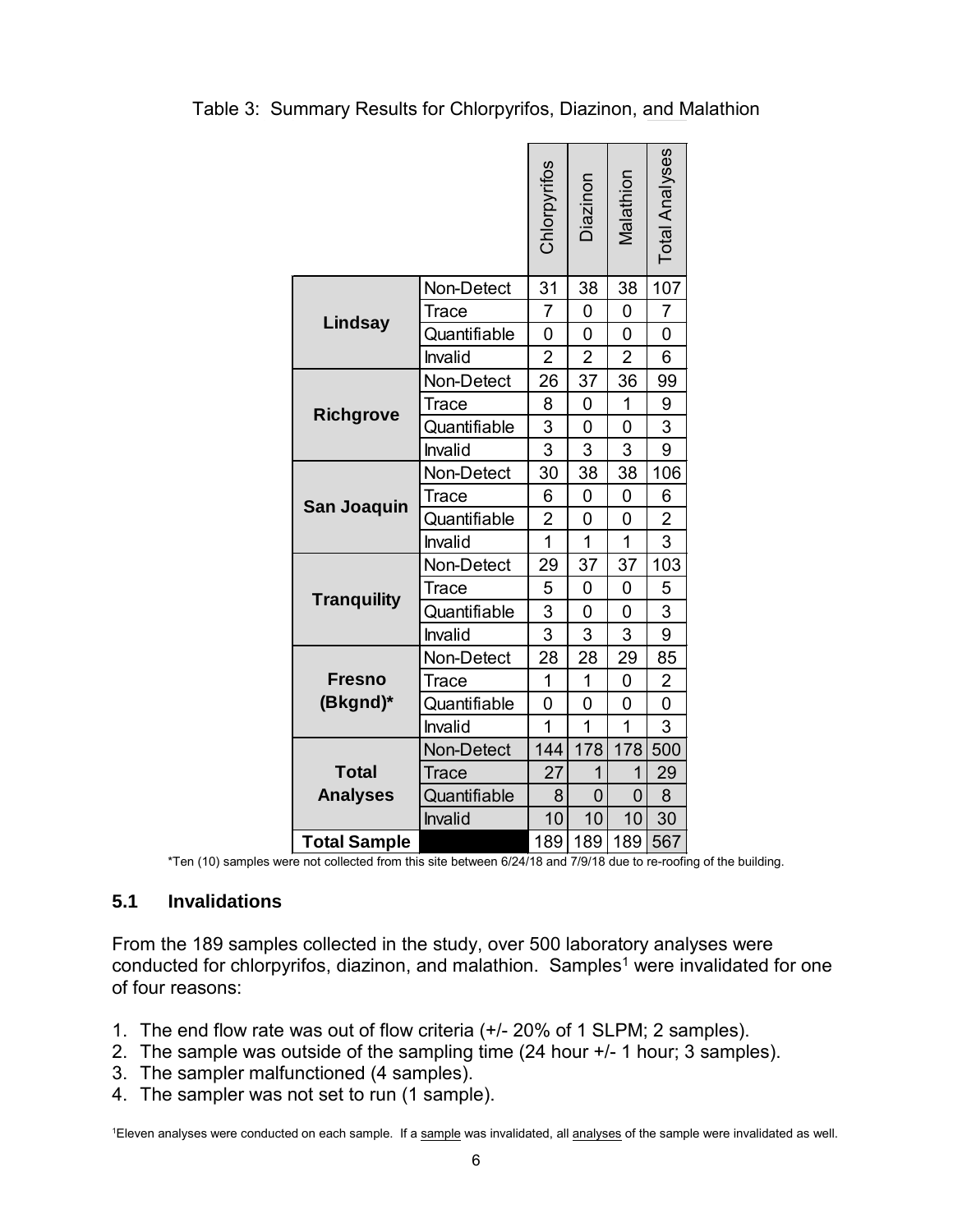In total, 10 samples were invalidated, and 11 samples were not collected.

Samples that were invalidated:

- Lindsay (LD)
- 6/28/18 and 7/8/18
- Richgrove (RG)
- 6/28/18, 7/4/18, and 7/11/18
- San Joaquin (SJ)
- 6/28/18
- Tranquility (TQ)
- 6/28/18, 7/9/18, and 7/25/18
- Fresno (FR)
- 8/19/18

Samples that were not collected:

- San Joaquin (SJ)
- $7/4/18$
- Fresno (FR)
- 6/24/18, 6/25/18, 6/26/18, 6/27/18, 6/28/18, 7/2/18, 7/4/18, 7/5/18, 7/8/18, and 7/9/18 (These 10 samples were not collected due to re-roofing of the building at the Fresno site)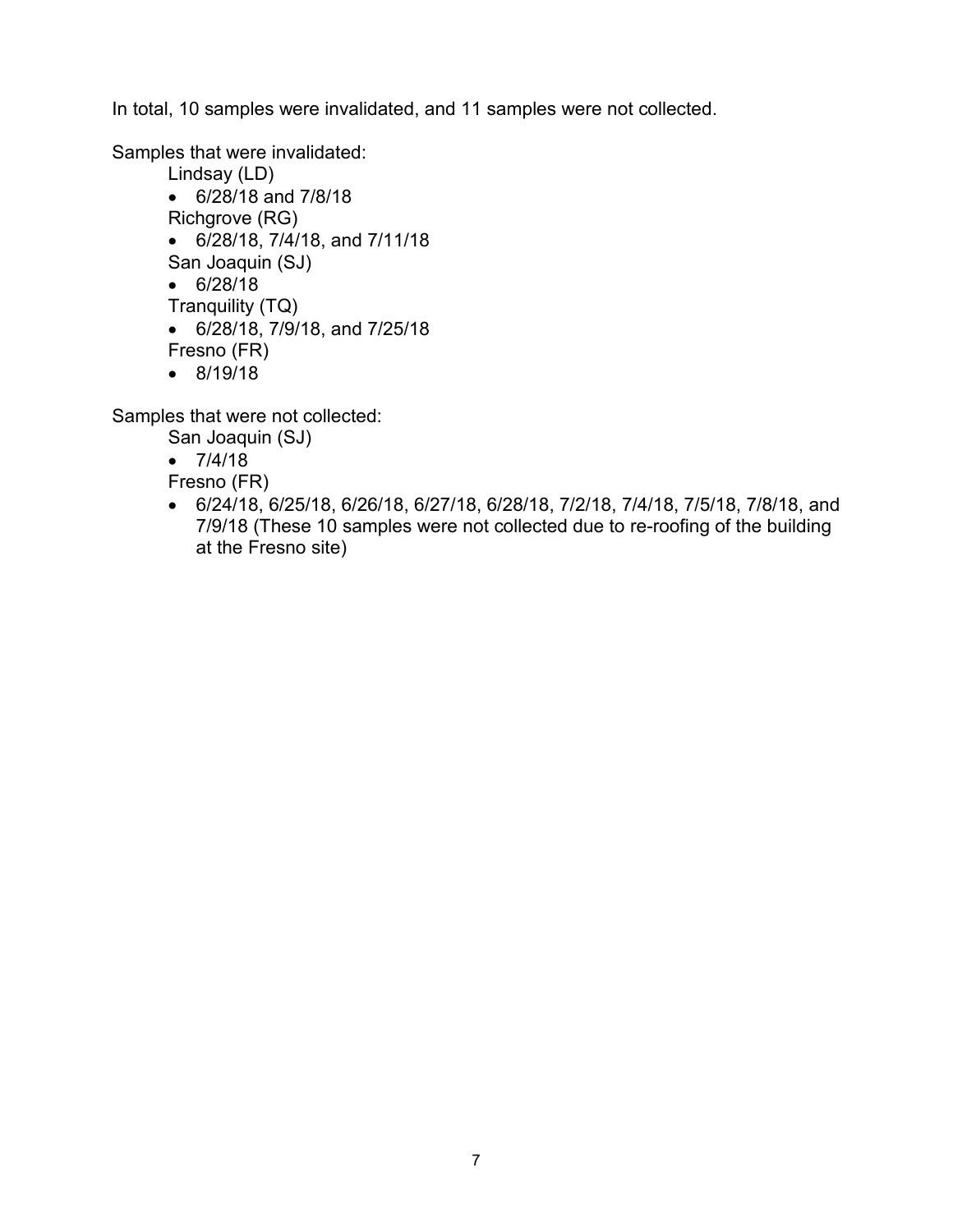|                |                    | <b>Sampling</b>   | <b>Start Flow</b> | <b>End Flow</b>    | Volume | <b>Chlorpyrifos</b> | <b>Diazinon</b> | <b>Malathion</b> |           |  |
|----------------|--------------------|-------------------|-------------------|--------------------|--------|---------------------|-----------------|------------------|-----------|--|
| <b>Barcode</b> | <b>Sample Name</b> | <b>Start Date</b> | Time (Hr)         | (lpm)              | (lpm)  | (m3)                | (ug/m3)         | (ug/m3)          | (ug/m3)   |  |
| DPR20000       | $LD-1$             | 6/18/18           | 23.1              | 1.001              | 0.988  | 1.4                 | <b>ND</b>       | <b>ND</b>        | <b>ND</b> |  |
| DPR20007       | $LD-2$             | 6/19/18           | 23.0              | 1.005              | 1.027  | 1.4                 | <b>ND</b>       | <b>ND</b>        | <b>ND</b> |  |
| DPR20014       | $LD-3$             | 6/20/18           | 23.0              | 1.010              | 1.017  | 1.4                 | <b>ND</b>       | <b>ND</b>        | <b>ND</b> |  |
| DPR20021       | $LD-4$             | 6/21/18           | 23.0              | 1.017              | 1.034  | 1.4                 | <b>ND</b>       | <b>ND</b>        | <b>ND</b> |  |
| DPR20028       | $LD-5$             | 6/24/18           | 24.0              | 1.003              | 1.017  | 1.5                 | <b>ND</b>       | <b>ND</b>        | <b>ND</b> |  |
| DPR20035       | LD-6               | 6/25/18           | 23.4              | 1.008              | 1.007  | 1.4                 | ND              | ND               | <b>ND</b> |  |
| DPR20042       | LD-7               | 6/26/18           | 23.3              | 1.000              | 1.004  | 1.4                 | <b>ND</b>       | <b>ND</b>        | <b>ND</b> |  |
| DPR20049       | $LD-8$             | 6/27/18           | 23.8              | 1.000              | 1.009  | 1.4                 | <b>ND</b>       | <b>ND</b>        | <b>ND</b> |  |
| DPR20056       | $LD-9$             | 6/28/18           |                   | <b>INVALIDATED</b> |        |                     |                 |                  |           |  |
| DPR20063       | LD-10              | 7/2/18            | 23.0              | 1.020              | 1.036  | 1.4                 | trace           | <b>ND</b>        | <b>ND</b> |  |
| DPR20070       | LD-11              | 7/4/18            | 23.4              | 1.024              | 1.013  | 1.4                 | trace           | <b>ND</b>        | <b>ND</b> |  |
| DPR20077       | LD-12              | 7/5/18            | 23.4              | 1.004              | 1.055  | 1.4                 | <b>ND</b>       | <b>ND</b>        | <b>ND</b> |  |
| DPR20084       | LD-13              | 7/8/18            |                   | <b>INVALIDATED</b> |        |                     |                 |                  |           |  |
| DPR20091       | LD-14              | 7/9/18            | 23.7              | 1.021              | 1.024  | 1.5                 | <b>ND</b>       | <b>ND</b>        | <b>ND</b> |  |
| DPR20098       | LD-15              | 7/10/18           | 23.3              | 1.021              | 1.018  | 1.4                 | trace           | <b>ND</b>        | <b>ND</b> |  |
| DPR20105       | LD-16              | 7/11/18           | 23.8              | 1.017              | 1.004  | 1.4                 | trace           | <b>ND</b>        | <b>ND</b> |  |
| DPR20112       | LD-17              | 7/15/18           | 24.2              | 1.021              | 1.060  | 1.5                 | <b>ND</b>       | <b>ND</b>        | <b>ND</b> |  |
| DPR20119       | LD-18              | 7/16/18           | 23.3              | 1.011              | 0.998  | 1.4                 | <b>ND</b>       | <b>ND</b>        | <b>ND</b> |  |
| DPR20126       | LD-19              | 7/17/18           | 23.7              | 1.018              | 0.993  | 1.4                 | trace           | <b>ND</b>        | <b>ND</b> |  |
| DPR20133       | LD-20              | 7/18/19           | 23.2              | 1.011              | 1.007  | 1.4                 | trace           | <b>ND</b>        | ND        |  |
| DPR20140       | LD-21              | 7/24/18           | 23.1              | 1.000              | 0.960  | 1.4                 | ND              | ND               | ND        |  |
| DPR20147       | LD-22              | 7/25/18           | 23.6              | 0.999              | 0.997  | 1.4                 | <b>ND</b>       | <b>ND</b>        | <b>ND</b> |  |
| DPR20154       | LD-23              | 7/26/18           | 23.2              | 1.000              | 1.004  | 1.4                 | <b>ND</b>       | <b>ND</b>        | <b>ND</b> |  |
| DPR20161       | LD-24              | 7/27/18           | 23.1              | 1.001              | 0.992  | 1.4                 | <b>ND</b>       | <b>ND</b>        | <b>ND</b> |  |
| DPR20168       | LD-25              | 8/1/18            | 23.2              | 1.001              | 1.009  | 1.4                 | <b>ND</b>       | <b>ND</b>        | <b>ND</b> |  |
| DPR20175       | LD-26              | 8/2/18            | 23.1              | 1.000              | 0.994  | 1.4                 | <b>ND</b>       | <b>ND</b>        | <b>ND</b> |  |
| DPR20182       | LD-27              | 8/3/18            | 23.1              | 1.002              | 1.013  | 1.4                 | ND              | <b>ND</b>        | <b>ND</b> |  |
| DPR20189       | LD-28              | 8/4/18            | 23.4              | 1.004              | 1.003  | 1.4                 | <b>ND</b>       | <b>ND</b>        | <b>ND</b> |  |
| DPR20196       | LD-29              | 8/7/18            | 23.2              | 1.001              | 1.005  | 1.4                 | <b>ND</b>       | <b>ND</b>        | <b>ND</b> |  |
| DPR20203       | LD-30              | 8/8/18            | 23.9              | 1.006              | 1.020  | 1.5                 | ND              | ND               | ND        |  |
| DPR20210       | LD-31              | 8/9/18            | 23.7              | 1.025              | 1.045  | 1.5                 | <b>ND</b>       | <b>ND</b>        | <b>ND</b> |  |
| DPR20217       | LD-32              | 8/10/18           | 23.7              | 1.050              | 1.050  | 1.5                 | <b>ND</b>       | <b>ND</b>        | <b>ND</b> |  |
| DPR20224       | LD-33              | 8/12/18           | 24.0              | 1.009              | 1.015  | 1.5                 | <b>ND</b>       | ND               | ND        |  |
| DPR20231       | LD-34              | 8/13/18           | 23.1              | 1.000              | 1.006  | 1.4                 | ND.             | ND.              | ND.       |  |
| DPR20238       | LD-35              | 8/14/18           | 23.1              | 1.001              | 1.021  | 1.4                 | ND              | ND               | ND.       |  |
| DPR20245       | LD-36              | 8/15/18           | 23.1              | 1.000              | 1.025  | 1.4                 | ND              | ND               | ND.       |  |
| DPR20252       | LD-37              | 8/19/18           | 24.5              | 1.000              | 1.010  | 1.5                 | <b>ND</b>       | ND               | ND        |  |
| DPR20259       | LD-38              | 8/20/18           | 23.5              | 1.005              | 1.014  | 1.4                 | <b>ND</b>       | ND               | ND        |  |
| DPR20266       | LD-39              | 8/21/18           | 23.2              | 1.006              | 1.009  | 1.4                 | ND              | ND.              | ND        |  |
| DPR20273       | LD-40              | 8/22/18           | 23.0              | 1.003              | 1.028  | 1.4                 | trace           | ND               | ND        |  |

Table 4: Sampling Results for Chlorpyrifos, Diazinon, and Malathion at Lindsay

ND (non-detect): chlorpyrifos < 0.0011 ug/mL, diazinon < 0.00080 ug/mL, malathion < 0.00090 ug/mL.

Trace: chlorpyrifos < 0.0055 ug/mL, diazinon < 0.0040 ug/mL, malathion < 0.0045 ug/mL.

Seven (7) samples had trace amounts of chlorpyrifos. Two (2) samples were invalidated due to pump failure (6/28/18) and for not meeting sampling time criteria (22.4 hours on 7/8/18). The rest of the analyses were non-detectable.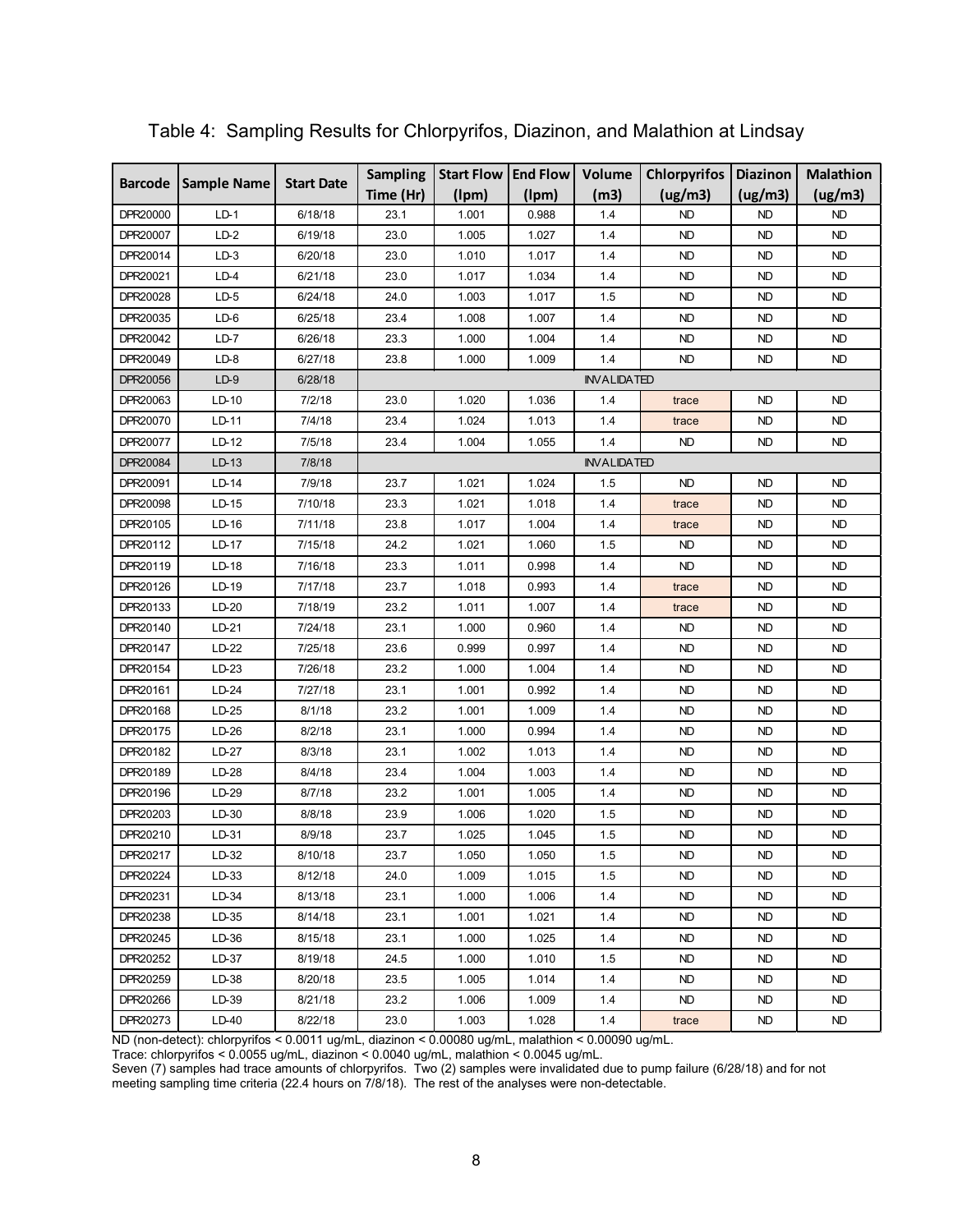| <b>Barcode</b><br><b>Sample Name</b> |              | <b>Start Date</b> | <b>Sampling</b> | Start Flow   End Flow |       | Volume             | <b>Chlorpyrifos</b> | Diazinon  | <b>Malathion</b> |  |
|--------------------------------------|--------------|-------------------|-----------------|-----------------------|-------|--------------------|---------------------|-----------|------------------|--|
|                                      |              |                   | Time (Hr)       | (lpm)                 | (lpm) | (m3)               | (ug/m3)             | (ug/m3)   | (ug/m3)          |  |
| DPR20002                             | <b>RG-1</b>  | 6/18/18           | 23.2            | 1.012                 | 0.998 | 1.4                | <b>ND</b>           | <b>ND</b> | <b>ND</b>        |  |
| DPR20009                             | $RG-2$       | 6/19/18           | 23.0            | 1.025                 | 1.011 | 1.4                | <b>ND</b>           | <b>ND</b> | ND               |  |
| DPR20016                             | $RG-3$       | 6/20/18           | 23.1            | 1.003                 | 1.003 | 1.4                | <b>ND</b>           | <b>ND</b> | ND.              |  |
| DPR20023                             | $RG-4$       | 6/21/18           | 23.0            | 1.009                 | 1.009 | 1.4                | <b>ND</b>           | <b>ND</b> | ND.              |  |
| DPR20030                             | $RG-5$       | 6/24/18           | 24.2            | 1.014                 | 1.022 | 1.5                | trace               | <b>ND</b> | ND.              |  |
| DPR20037                             | $RG-6$       | 6/25/18           | 23.3            | 1.007                 | 0.990 | 1.4                | 0.03                | <b>ND</b> | trace            |  |
| DPR20044                             | <b>RG-7</b>  | 6/26/18           | 23.3            | 1.001                 | 1.001 | 1.4                | 0.03                | <b>ND</b> | ND.              |  |
| DPR20051                             | $RG-8$       | 6/27/18           | 23.7            | 1.003                 | 1.003 | 1.4                | trace               | <b>ND</b> | <b>ND</b>        |  |
| DPR20058                             | $RG-9$       | 6/28/18           |                 |                       |       | <b>INVALIDATED</b> |                     |           |                  |  |
| DPR20065                             | <b>RG-10</b> | 7/2/18            | 23.0            | 1.023                 | 1.029 | 1.4                | trace               | ND        | ND               |  |
| DPR20072                             | <b>RG-11</b> | 7/4/18            |                 |                       |       | <b>INVALIDATED</b> |                     |           |                  |  |
| DPR20079                             | RG-12        | 7/5/18            | 23.2            | 1.001                 | 0.997 | 1.4                | 0.02                | ND        | ND.              |  |
| DPR20086                             | <b>RG-13</b> | 7/8/18            | 23.5            | 1.024                 | 1.017 | 1.4                | <b>ND</b>           | <b>ND</b> | ND               |  |
| DPR20093                             | <b>RG-14</b> | 7/9/18            | 23.4            | 1.017                 | 0.998 | 1.5                | <b>ND</b>           | <b>ND</b> | ND               |  |
| DPR20100                             | <b>RG-15</b> | 7/10/18           | 23.6            | 1.022                 | 0.979 | 1.4                | trace               | <b>ND</b> | <b>ND</b>        |  |
| DPR20107                             | <b>RG-16</b> | 7/11/18           |                 | <b>INVALIDATED</b>    |       |                    |                     |           |                  |  |
| DPR20114                             | <b>RG-17</b> | 7/15/18           | 24.3            | 1.032                 | 1.115 | 1.6                | <b>ND</b>           | <b>ND</b> | ND.              |  |
| DPR20121                             | <b>RG-18</b> | 7/16/18           | 23.2            | 1.014                 | 0.986 | 1.4                | trace               | <b>ND</b> | ND               |  |
| DPR20128                             | <b>RG-19</b> | 7/17/18           | 23.8            | 1.003                 | 1.016 | 1.4                | <b>ND</b>           | <b>ND</b> | <b>ND</b>        |  |
| DPR20135                             | <b>RG-20</b> | 7/18/19           | 23.3            | 1.007                 | 1.009 | 1.4                | <b>ND</b>           | <b>ND</b> | <b>ND</b>        |  |
| DPR20142                             | <b>RG-21</b> | 7/24/18           | 23.1            | 1.016                 | 1.055 | 1.4                | trace               | ND        | ND               |  |
| DPR20149                             | <b>RG-22</b> | 7/25/18           | 23.9            | 1.000                 | 0.992 | 1.4                | <b>ND</b>           | <b>ND</b> | <b>ND</b>        |  |
| DPR20156                             | <b>RG-23</b> | 7/26/18           | 24.0            | 1.003                 | 1.009 | 1.4                | <b>ND</b>           | <b>ND</b> | ND.              |  |
| DPR20163                             | <b>RG-24</b> | 7/27/18           | 23.2            | 1.002                 | 1.012 | 1.4                | trace               | <b>ND</b> | ND.              |  |
| DPR20170                             | <b>RG-25</b> | 8/1/18            | 23.4            | 1.004                 | 1.024 | 1.4                | ND                  | ND        | ND.              |  |
| DPR20177                             | <b>RG-26</b> | 8/2/18            | 23.2            | 1.002                 | 0.995 | 1.4                | ND                  | ND        | ND               |  |
| DPR20184                             | <b>RG-27</b> | 8/3/18            | 23.3            | 1.006                 | 1.003 | 1.4                | <b>ND</b>           | <b>ND</b> | <b>ND</b>        |  |
| DPR20191                             | <b>RG-28</b> | 8/4/18            | 23.2            | 1.004                 | 0.961 | 1.4                | <b>ND</b>           | <b>ND</b> | <b>ND</b>        |  |
| DPR20198                             | <b>RG-29</b> | 8/7/18            | 23.3            | 1.003                 | 0.990 | 1.4                | <b>ND</b>           | <b>ND</b> | <b>ND</b>        |  |
| DPR20205                             | <b>RG-30</b> | 8/8/18            | 24.0            | 1.003                 | 1.020 | 1.5                | <b>ND</b>           | <b>ND</b> | ND               |  |
| DPR20212                             | <b>RG-31</b> | 8/9/18            | 23.7            | 1.015                 | 1.060 | 1.5                | ND                  | <b>ND</b> | ND               |  |
| DPR20219                             | <b>RG-32</b> | 8/10/18           | 23.6            | 1.002                 | 0.988 | 1.4                | ND                  | ND        | ND.              |  |
| DPR20226                             | <b>RG-33</b> | 8/12/18           | 24.3            | 1.004                 | 1.085 | 1.5                | ND.                 | ND.       | ND.              |  |
| DPR20233                             | <b>RG-34</b> | 8/13/18           | 23.1            | 1.001                 | 0.990 | 1.4                | ND                  | ND.       | ND.              |  |
| DPR20240                             | <b>RG-35</b> | 8/14/18           | 23.1            | 1.000                 | 0.985 | 1.4                | ND.                 | ND.       | ND.              |  |
| DPR20247                             | <b>RG-36</b> | 8/15/18           | 23.1            | 1.000                 | 1.061 | 1.4                | ND                  | ND        | ND.              |  |
| DPR20254                             | <b>RG-37</b> | 8/19/18           | 24.8            | 0.999                 | 0.973 | 1.5                | ND.                 | ND.       | ND.              |  |
| DPR20261                             | <b>RG-38</b> | 8/20/18           | 23.7            | 1.008                 | 1.011 | 1.4                | ND                  | ND.       | ND.              |  |
| DPR20268                             | RG-39        | 8/21/18           | 23.2            | 1.004                 | 1.022 | 1.4                | ND.                 | ND.       | ND.              |  |
| DPR20275                             | <b>RG-40</b> | 8/22/18           | 23.0            | 1.019                 | 1.001 | 1.4                | trace               | ND.       | ND.              |  |

Table 5: Sampling Results for Chlorpyrifos, Diazinon, and Malathion at Richgrove

ND (non-detect): chlorpyrifos < 0.0011 ug/mL, diazinon < 0.00080 ug/mL, malathion < 0.00090 ug/mL.

Trace: chlorpyrifos < 0.0055 ug/mL, diazinon < 0.0040 ug/mL, malathion < 0.0045 ug/mL.

Three (3) samples had quantifiable chlorpyrifos concentrations. Eight (8) samples had trace amounts of chlorpyrifos and one (1) sample had trace amounts of malathion. Three (3) samples were invalidated due to pump failure (6/28/18 and 7/11/18) and for not meeting sampling time criteria of 24 hours +/- 1 hour (25.4 hours on 7/4/18). The rest of the analyses were non-detectable.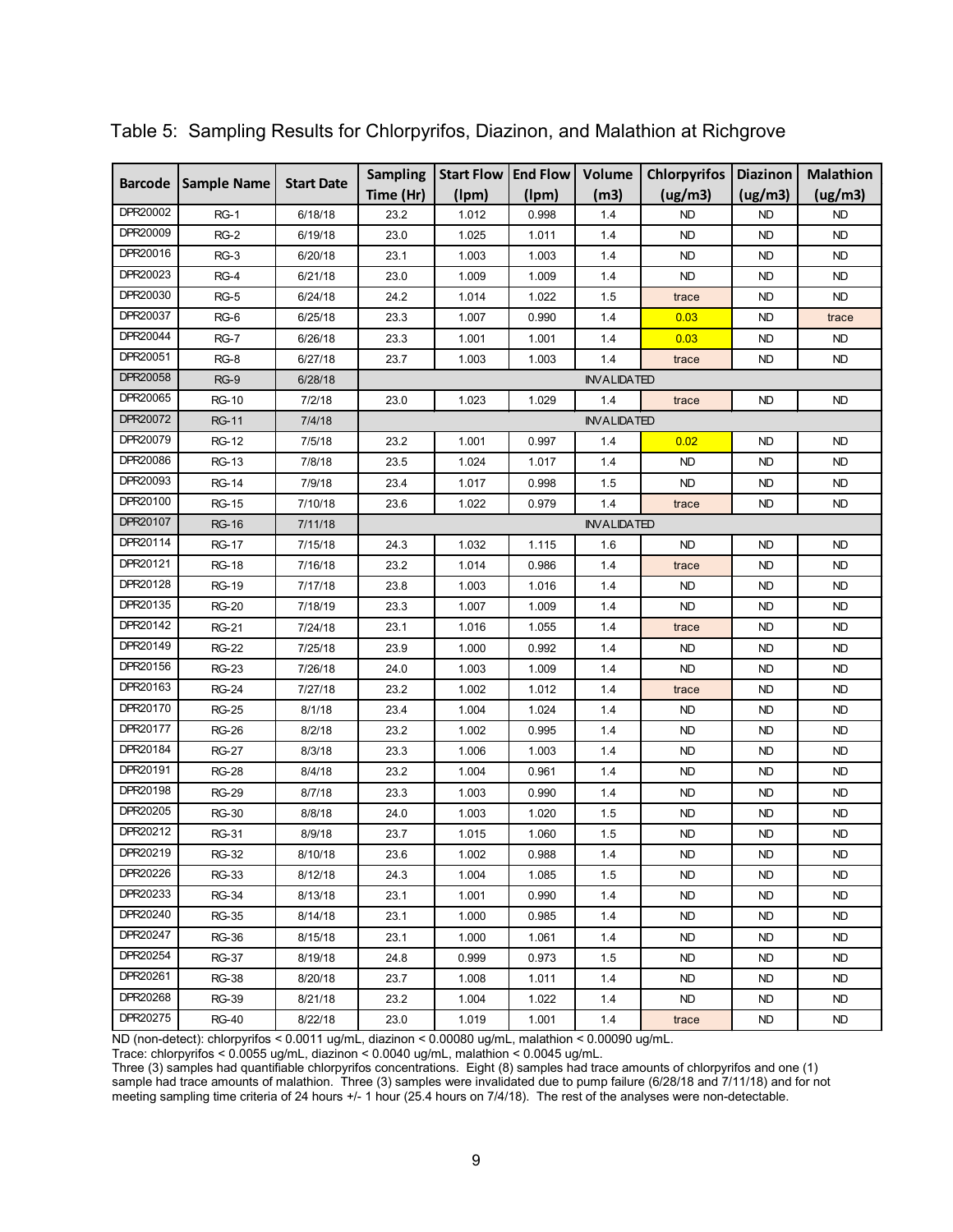| <b>Sample Name</b><br><b>Barcode</b> | <b>Start Date</b> | <b>Sampling</b> | <b>Start Flow</b> | <b>End Flow</b> | Volume | <b>Chlorpyrifos</b> | <b>Diazinon</b> | <b>Malathion</b> |           |
|--------------------------------------|-------------------|-----------------|-------------------|-----------------|--------|---------------------|-----------------|------------------|-----------|
|                                      |                   |                 | Time (Hr)         | (lpm)           | (lpm)  | (m3)                | (ug/m3)         | (ug/m3)          | (ug/m3)   |
| DPR20003                             | $SJ-1$            | 6/18/18         | 23.5              | 1.018           | 1.022  | 1.4                 | <b>ND</b>       | ND               | <b>ND</b> |
| DPR20010                             | $SJ-2$            | 6/19/18         | 23.0              | 1.025           | 1.026  | 1.4                 | <b>ND</b>       | ND               | <b>ND</b> |
| DPR20017                             | $SJ-3$            | 6/20/18         | 23.0              | 1.020           | 1.043  | 1.4                 | <b>ND</b>       | ND               | <b>ND</b> |
| DPR20024                             | $SJ-4$            | 6/21/18         | 23.1              | 1.012           | 1.003  | 1.4                 | <b>ND</b>       | ND               | <b>ND</b> |
| DPR20031                             | $SJ-5$            | 6/24/18         | 23.7              | 1.028           | 1.032  | 1.5                 | <b>ND</b>       | ND               | <b>ND</b> |
| DPR20038                             | $SJ-6$            | 6/25/18         | 23.4              | 1.007           | 0.998  | 1.4                 | <b>ND</b>       | ND               | <b>ND</b> |
| DPR20045                             | $SJ-7$            | 6/26/18         | 23.6              | 1.003           | 1.002  | 1.4                 | ND              | ND               | ND        |
| DPR20052                             | SJ-8              | 6/27/18         | 23.0              | 1.004           | 1.016  | 1.4                 | trace           | ND               | ND        |
| DPR20059                             | $SJ-9$            | 6/28/18         |                   |                 |        | <b>INVALIDATED</b>  |                 |                  |           |
| DPR20066                             | SJ-10             | 7/2/18          | 23.0              | 1.033           | 1.037  | 1.4                 | <b>ND</b>       | <b>ND</b>        | <b>ND</b> |
| <b>XXXXXXX</b>                       | SJ-11             | 7/4/18          |                   |                 |        | NO SAMPLE           |                 |                  |           |
| DPR20080                             | SJ-12             | 7/5/18          | 23.3              | 1.007           | 1.002  | 1.4                 | <b>ND</b>       | ND               | <b>ND</b> |
| DPR20087                             | SJ-13             | 7/8/18          | 23.4              | 1.018           | 1.015  | 1.4                 | <b>ND</b>       | ND               | <b>ND</b> |
| DPR20094                             | SJ-14             | 7/9/18          | 23.5              | 1.014           | 1.022  | 1.4                 | <b>ND</b>       | ND               | <b>ND</b> |
| DPR20101                             | SJ-15             | 7/10/18         | 23.4              | 1.027           | 1.008  | 1.4                 | <b>ND</b>       | ND               | <b>ND</b> |
| DPR20108                             | SJ-16             | 7/11/18         | 23.9              | 1.029           | 0.967  | 1.4                 | trace           | ND               | ND        |
| DPR20115                             | SJ-17             | 7/15/18         | 24.7              | 1.016           | 1.087  | 1.5                 | ND              | ND               | ND        |
| DPR20122                             | SJ-18             | 7/16/18         | 23.1              | 1.006           | 0.995  | 1.4                 | <b>ND</b>       | ND               | <b>ND</b> |
| DPR20129                             | SJ-19             | 7/17/18         | 23.4              | 1.006           | 0.990  | 1.4                 | <b>ND</b>       | ND               | <b>ND</b> |
| DPR20136                             | SJ-20             | 7/18/19         | 23.1              | 1.023           | 1.015  | 1.4                 | 0.02            | <b>ND</b>        | <b>ND</b> |
| DPR20143                             | SJ-21             | 7/24/18         | 23.4              | 1.020           | 0.958  | 1.4                 | 0.02            | <b>ND</b>        | <b>ND</b> |
| DPR20150                             | SJ-22             | 7/25/18         | 23.9              | 1.000           | 1.037  | 1.5                 | <b>ND</b>       | ND               | <b>ND</b> |
| DPR20157                             | SJ-23             | 7/26/18         | 23.4              | 1.001           | 0.990  | 1.4                 | <b>ND</b>       | ND               | <b>ND</b> |
| DPR20164                             | SJ-24             | 7/27/18         | 23.3              | 1.002           | 0.995  | 1.4                 | <b>ND</b>       | <b>ND</b>        | <b>ND</b> |
| DPR20171                             | SJ-25             | 8/1/18          | 23.8              | 1.001           | 1.001  | 1.4                 | <b>ND</b>       | ND               | ND        |
| DPR20178                             | SJ-26             | 8/2/18          | 23.1              | 1.002           | 0.997  | 1.4                 | <b>ND</b>       | ND               | <b>ND</b> |
| DPR20185                             | <b>SJ-27</b>      | 8/3/18          | 23.3              | 1.002           | 0.994  | 1.4                 | trace           | ND               | <b>ND</b> |
| DPR20192                             | <b>SJ-28</b>      | 8/4/18          | 23.1              | 1.003           | 0.993  | 1.4                 | <b>ND</b>       | ND               | <b>ND</b> |
| DPR20199                             | SJ-29             | 8/7/18          | 23.2              | 1.003           | 0.990  | 1.4                 | trace           | ND               | <b>ND</b> |
| DPR20206                             | SJ-30             | 8/8/18          | 24.0              | 1.015           | 1.005  | 1.5                 | <b>ND</b>       | ND               | <b>ND</b> |
| DPR20213                             | SJ-31             | 8/9/18          | 23.7              | 1.005           | 1.005  | 1.4                 | <b>ND</b>       | ND               | <b>ND</b> |
| DPR20220                             | SJ-32             | 8/10/18         | 24.1              | 1.009           | 1.003  | 1.5                 | ND              | ND               | ND        |
| DPR20227                             | SJ-33             | 8/12/18         | 24.8              | 1.001           | 1.008  | 1.5                 | ND              | ND.              | ND        |
| DPR20234                             | SJ-34             | 8/13/18         | 23.2              | 1.001           | 1.005  | 1.4                 | trace           | ND.              | <b>ND</b> |
| DPR20241                             | SJ-35             | 8/14/18         | 23.1              | 1.001           | 1.008  | 1.4                 | ND              | ND.              | ND.       |
| DPR20248                             | SJ-36             | 8/15/18         | 23.3              | 1.000           | 1.003  | 1.4                 | ND              | ND               | ND        |
| DPR20255                             | SJ-37             | 8/19/18         | 24.8              | 1.001           | 0.997  | 1.5                 | <b>ND</b>       | ND               | <b>ND</b> |
| DPR20262                             | SJ-38             | 8/20/18         | 23.7              | 1.010           | 0.962  | 1.4                 | <b>ND</b>       | ND.              | <b>ND</b> |
| DPR20269                             | SJ-39             | 8/21/18         | 23.4              | 1.016           | 1.062  | 1.4                 | trace           | ND.              | ND        |
| DPR20276                             | SJ-40             | 8/22/18         | 23.0              | 1.011           | 1.010  | 1.4                 | <b>ND</b>       | ND.              | ND        |

#### Table 6: Sampling Results for Chlorpyrifos, Diazinon, and Malathion at San Joaquin

ND (non-detect): chlorpyrifos < 0.0011 ug/mL, diazinon < 0.00080 ug/mL, malathion < 0.00090 ug/mL.

Trace: chlorpyrifos < 0.0055 ug/mL, diazinon < 0.0040 ug/mL, malathion < 0.0045 ug/mL.

Two (2) samples had quantifiable chlorpyrifos concentrations. Six (6) samples had trace amounts of chlorpyrifos. One (1) sample was invalidated due to pump failure (6/28/18) and there was no sample collected on 7/4/18 due to timer issue. The rest of the analyses were non-detectable.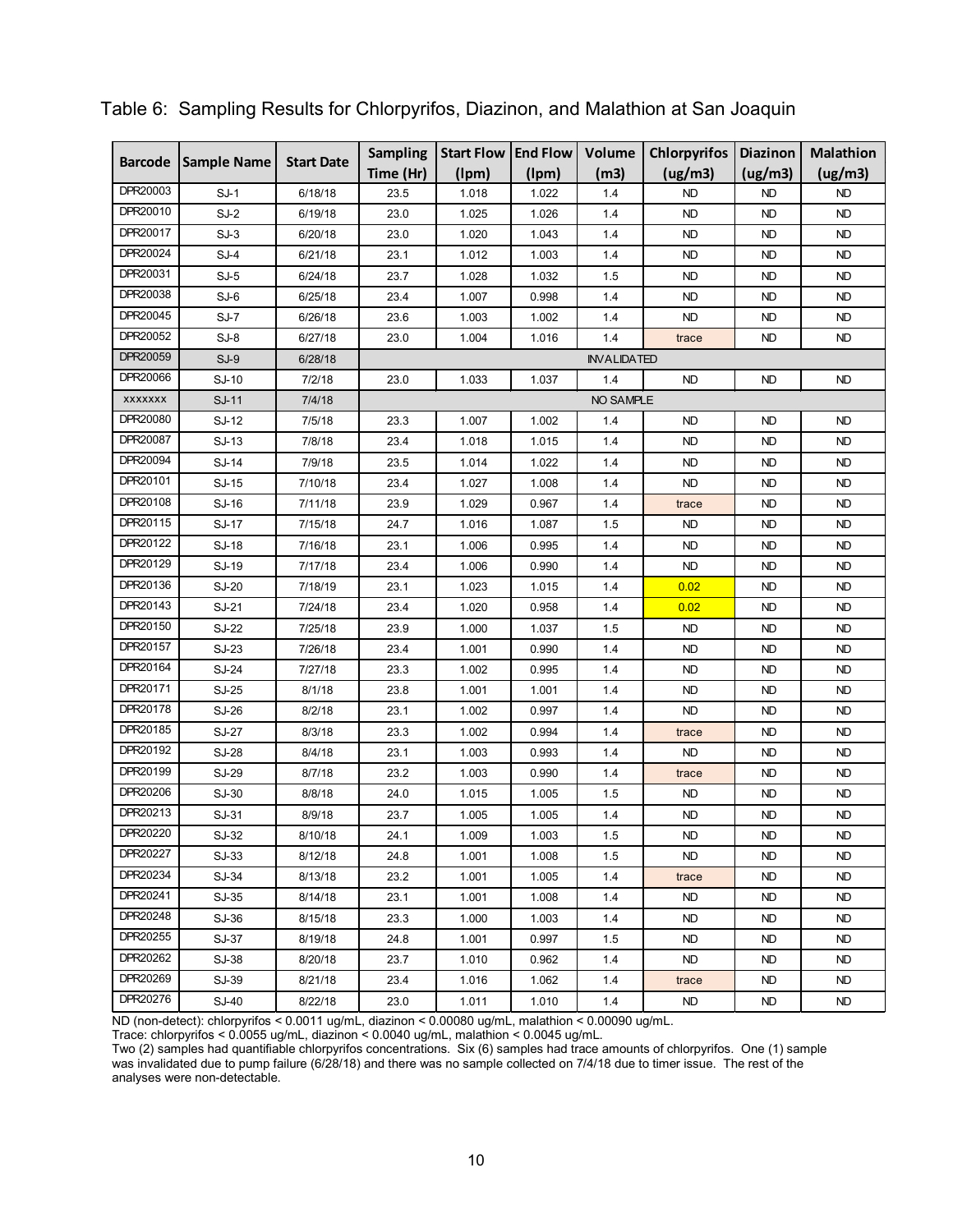| <b>Sample Name</b><br><b>Barcode</b> | <b>Start Date</b> | <b>Sampling</b> | <b>Start Flow</b> | <b>End Flow</b>    | Volume | <b>Chlorpyrifos</b> | <b>Diazinon</b> | <b>Malathion</b> |           |  |
|--------------------------------------|-------------------|-----------------|-------------------|--------------------|--------|---------------------|-----------------|------------------|-----------|--|
|                                      |                   |                 | Time (Hr)         | (lpm)              | (lpm)  | (m3)                | (ug/m3)         | (ug/m3)          | (ug/m3)   |  |
| DPR20004                             | <b>TQ-1</b>       | 6/18/18         | 23.6              | 1.017              | 1.029  | 1.4                 | <b>ND</b>       | <b>ND</b>        | <b>ND</b> |  |
| DPR20011                             | <b>TQ-2</b>       | 6/19/18         | 23.0              | 1.008              | 1.009  | 1.4                 | <b>ND</b>       | <b>ND</b>        | <b>ND</b> |  |
| DPR20018                             | <b>TQ-3</b>       | 6/20/18         | 23.1              | 1.008              | 1.024  | 1.4                 | <b>ND</b>       | <b>ND</b>        | <b>ND</b> |  |
| DPR20025                             | <b>TQ-4</b>       | 6/21/18         | 23.1              | 1.022              | 1.022  | 1.4                 | <b>ND</b>       | <b>ND</b>        | ND        |  |
| DPR20032                             | <b>TQ-5</b>       | 6/24/18         | 24.0              | 1.019              | 1.038  | 1.5                 | <b>ND</b>       | <b>ND</b>        | <b>ND</b> |  |
| DPR20039                             | TQ-6              | 6/25/18         | 23.4              | 1.003              | 0.996  | 1.4                 | <b>ND</b>       | <b>ND</b>        | <b>ND</b> |  |
| DPR20046                             | <b>TQ-7</b>       | 6/26/18         | 23.5              | 1.005              | 0.998  | 1.4                 | <b>ND</b>       | <b>ND</b>        | <b>ND</b> |  |
| DPR20053                             | TQ-8              | 6/27/18         | 23.9              | 1.000              | 1.012  | 1.4                 | <b>ND</b>       | <b>ND</b>        | <b>ND</b> |  |
| DPR20060                             | <b>TQ-9</b>       | 6/28/18         |                   | <b>INVALIDATED</b> |        |                     |                 |                  |           |  |
| DPR20067                             | <b>TQ-10</b>      | 7/2/18          | 23.0              | 1.017              | 1.012  | 1.4                 | trace           | <b>ND</b>        | <b>ND</b> |  |
| DPR20074                             | TQ-11             | 7/4/18          | 24.2              | 1.014              | 1.017  | 1.5                 | 0.02            | <b>ND</b>        | <b>ND</b> |  |
| DPR20081                             | <b>TQ-12</b>      | 7/5/18          | 23.1              | 1.009              | 1.017  | 1.4                 | trace           | <b>ND</b>        | ND        |  |
| DPR20088                             | TQ-13             | 7/8/18          | 23.2              | 1.038              | 1.102  | 1.5                 | ND              | ND               | ND        |  |
| DPR20095                             | <b>TQ-14</b>      | 7/9/18          |                   | <b>INVALIDATED</b> |        |                     |                 |                  |           |  |
| DPR20102                             | <b>TQ-15</b>      | 7/10/18         | 23.4              | 1.020              | 1.063  | 1.4                 | <b>ND</b>       | <b>ND</b>        | <b>ND</b> |  |
| DPR20109                             | TQ-16             | 7/11/18         | 23.8              | 1.030              | 1.028  | 1.4                 | trace           | <b>ND</b>        | <b>ND</b> |  |
| DPR20116                             | <b>TQ-17</b>      | 7/15/18         | 24.4              | 1.030              | 1.104  | 1.5                 | <b>ND</b>       | <b>ND</b>        | <b>ND</b> |  |
| DPR20123                             | <b>TQ-18</b>      | 7/16/18         | 23.2              | 1.005              | 1.004  | 1.4                 | <b>ND</b>       | <b>ND</b>        | <b>ND</b> |  |
| DPR20130                             | TQ-19             | 7/17/18         | 23.6              | 1.050              | 1.019  | 1.4                 | ND              | <b>ND</b>        | ND        |  |
| DPR20137                             | <b>TQ-20</b>      | 7/18/19         | 23.0              | 1.048              | 1.040  | 1.4                 | <b>ND</b>       | <b>ND</b>        | <b>ND</b> |  |
| DPR20144                             | TQ-21             | 7/24/18         | 23.5              | 1.027              | 0.961  | 1.4                 | <b>ND</b>       | <b>ND</b>        | <b>ND</b> |  |
| DPR20151                             | <b>TQ-22</b>      | 7/25/18         |                   |                    |        | <b>INVALIDATED</b>  |                 |                  |           |  |
| DPR20158                             | <b>TQ-23</b>      | 7/26/18         | 23.5              | 1.001              | 0.993  | 1.4                 | <b>ND</b>       | <b>ND</b>        | <b>ND</b> |  |
| DPR20165                             | <b>TQ-24</b>      | 7/27/18         | 23.1              | 0.999              | 0.996  | 1.4                 | <b>ND</b>       | <b>ND</b>        | <b>ND</b> |  |
| DPR20172                             | <b>TQ-25</b>      | 8/1/18          | 24.0              | 1.004              | 1.005  | 1.4                 | <b>ND</b>       | <b>ND</b>        | <b>ND</b> |  |
| DPR20179                             | <b>TQ-26</b>      | 8/2/18          | 23.4              | 1.003              | 0.965  | 1.4                 | <b>ND</b>       | ND               | <b>ND</b> |  |
| DPR20186                             | <b>TQ-27</b>      | 8/3/18          | 23.1              | 1.004              | 0.983  | 1.4                 | trace           | <b>ND</b>        | <b>ND</b> |  |
| DPR20193                             | <b>TQ-28</b>      | 8/4/18          | 23.2              | 1.002              | 1.014  | 1.4                 | <b>ND</b>       | <b>ND</b>        | <b>ND</b> |  |
| DPR20200                             | <b>TQ-29</b>      | 8/7/18          | 23.0              | 1.004              | 0.990  | 1.4                 | <b>ND</b>       | <b>ND</b>        | <b>ND</b> |  |
| DPR20207                             | TQ-30             | 8/8/18          | 24.0              | 1.031              | 1.015  | 1.5                 | <b>ND</b>       | <b>ND</b>        | <b>ND</b> |  |
| DPR20214                             | TQ-31             | 8/9/18          | 23.7              | 1.015              | 1.017  | 1.4                 | <b>ND</b>       | <b>ND</b>        | <b>ND</b> |  |
| DPR20221                             | TQ-32             | 8/10/18         | 24.3              | 1.006              | 1.013  | 1.5                 | <b>ND</b>       | <b>ND</b>        | <b>ND</b> |  |
| DPR20228                             | TQ-33             | 8/12/18         | 24.4              | 1.004              | 0.996  | 1.5                 | ND              | ND.              | ND        |  |
| DPR20235                             | TQ-34             | 8/13/18         | 23.2              | 1.001              | 1.006  | 1.4                 | <b>ND</b>       | ND.              | ND.       |  |
| DPR20242                             | TQ-35             | 8/14/18         | 23.2              | 1.001              | 1.023  | 1.4                 | trace           | ND.              | ND.       |  |
| DPR20249                             | TQ-36             | 8/15/18         | 23.2              | 0.999              | 0.994  | 1.4                 | 0.02            | ND               | ND.       |  |
| DPR20256                             | TQ-37             | 8/19/18         | 25.0              | 1.000              | 0.981  | 1.5                 | <b>ND</b>       | ND.              | ND.       |  |
| DPR20263                             | TQ-38             | 8/20/18         | 23.8              | 1.010              | 1.047  | 1.4                 | <b>ND</b>       | ND.              | ND.       |  |
| DPR20270                             | TQ-39             | 8/21/18         | 23.3              | 1.027              | 1.039  | 1.4                 | ND              | ND.              | ND.       |  |
| DPR20277                             | TQ-40             | 8/22/18         | 23.1              | 1.001              | 1.010  | 1.4                 | 0.02            | ND.              | ND.       |  |

#### Table 7: Sampling Results for Chlorpyrifos, Diazinon, and Malathion at Tranquility

ND (non-detect): chlorpyrifos < 0.0011 ug/mL, diazinon < 0.00080 ug/mL, malathion < 0.00090 ug/mL.

Trace: chlorpyrifos < 0.0055 ug/mL, diazinon < 0.0040 ug/mL, malathion < 0.0045 ug/mL.

Three (3) samples had quantifiable chlorpyrifos concentrations. Five (5) samples had trace amounts of chlorpyrifos. Three (3) samples were invalidated due to pump failure (6/28/18) and the end flow not meeting flow criteria of 1 SLPM +/- 20% (1.45 SLPM on 7/9/18 and 1.23 SLPM on 7/25/18). The rest of the analyses were non-detectable.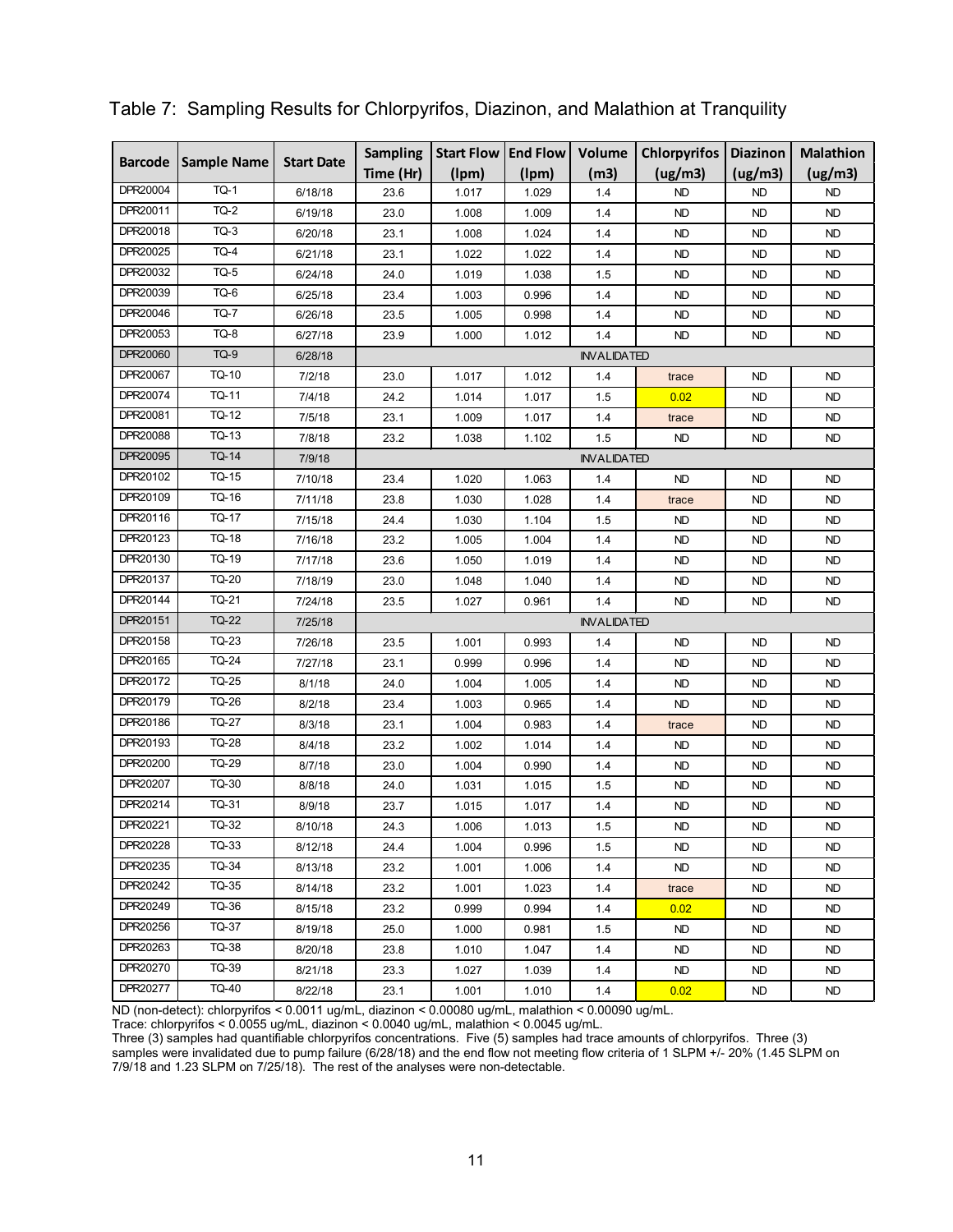| <b>Barcode</b> | <b>Sample Name</b> | <b>Start Date</b>  | <b>Sampling</b> | <b>Start Flow</b> | <b>End Flow</b> | Volume             | <b>Chlorpyrifos</b> | <b>Diazinon</b> | <b>Malathion</b> |  |
|----------------|--------------------|--------------------|-----------------|-------------------|-----------------|--------------------|---------------------|-----------------|------------------|--|
|                |                    |                    | Time (Hr)       | (lpm)             | (lpm)           | (m3)               | (ug/m3)             | (ug/m3)         | (ug/m3)          |  |
| DPR20005       | <b>FR-1</b>        | 6/18/18            | 23.7            | 1.014             | 1.013           | 1.4                | <b>ND</b>           | <b>ND</b>       | ND.              |  |
| DPR20012       | $FR-2$             | 6/19/18            | 23.1            | 1.007             | 0.985           | 1.4                | <b>ND</b>           | <b>ND</b>       | <b>ND</b>        |  |
| DPR20019       | $FR-3$             | 6/20/18            | 23.0            | 1.010             | 1.031           | 1.4                | <b>ND</b>           | ND              | ND               |  |
| DPR20026       | $FR-4$             | 6/21/18            | 23.1            | 1.002             | 0.982           | 1.4                | <b>ND</b>           | <b>ND</b>       | <b>ND</b>        |  |
| <b>XXXXXX</b>  | $FR-5$             | 6/24/18            |                 |                   |                 | NO SAMPLE          |                     |                 |                  |  |
| <b>XXXXXX</b>  | $FR-6$             | 6/25/18            |                 |                   |                 | NO SAMPLE          |                     |                 |                  |  |
| <b>XXXXXX</b>  | <b>FR-7</b>        | 6/26/18            |                 |                   |                 | NO SAMPLE          |                     |                 |                  |  |
| <b>XXXXXX</b>  | FR-8               | 6/27/18            |                 |                   |                 | NO SAMPLE          |                     |                 |                  |  |
| <b>XXXXXX</b>  | <b>FR-9</b>        | 6/28/18            |                 |                   |                 | NO SAMPLE          |                     |                 |                  |  |
| <b>XXXXXX</b>  | FR-10              | 7/2/18             |                 |                   |                 | NO SAMPLE          |                     |                 |                  |  |
| <b>XXXXXX</b>  | FR-11              | 7/4/18             |                 | NO SAMPLE         |                 |                    |                     |                 |                  |  |
| <b>XXXXXX</b>  | FR-12              | 7/5/18             |                 | NO SAMPLE         |                 |                    |                     |                 |                  |  |
| <b>XXXXXX</b>  | FR-13              | 7/8/18             |                 |                   |                 | NO SAMPLE          |                     |                 |                  |  |
| <b>XXXXXX</b>  | FR-14              | 7/9/18             |                 |                   |                 | NO SAMPLE          |                     |                 |                  |  |
| DPR20103       | FR-15              | 7/10/18            | 23.6            | 1.020             | 1.047           | 1.5                | <b>ND</b>           | <b>ND</b>       | ND               |  |
| DPR20110       | FR-16              | 7/11/18            | 23.4            | 1.024             | 1.036           | 1.4                | <b>ND</b>           | trace           | <b>ND</b>        |  |
| DPR20117       | FR-17              | 7/15/18            | 24.7            | 1.022             | 1.040           | 1.5                | <b>ND</b>           | ND              | <b>ND</b>        |  |
| DPR20124       | FR-18              | 7/16/18            | 23.2            | 1.003             | 1.004           | 1.4                | <b>ND</b>           | <b>ND</b>       | ND               |  |
| DPR20131       | FR-19              | 7/17/18            | 23.8            | 1.022             | 1.010           | 1.5                | <b>ND</b>           | <b>ND</b>       | ND               |  |
| DPR20138       | FR-20              | 7/18/19            | 23.4            | 1.016             | 1.018           | 1.4                | <b>ND</b>           | <b>ND</b>       | ND.              |  |
| DPR20145       | FR-21              | 7/24/18            | 23.0            | 1.014             | 0.990           | 1.4                | ND                  | ND              | ND.              |  |
| DPR20152       | FR-22              | 7/25/18            | 23.5            | 1.000             | 0.985           | 1.4                | <b>ND</b>           | ND              | ND.              |  |
| DPR20159       | FR-23              | 7/26/18            | 23.2            | 1.001             | 1.007           | 1.4                | trace               | <b>ND</b>       | <b>ND</b>        |  |
| DPR20166       | FR-24              | 7/27/18            | 23.2            | 1.001             | 0.971           | 1.4                | <b>ND</b>           | <b>ND</b>       | <b>ND</b>        |  |
| DPR20173       | FR-25              | 8/1/18             | 23.3            | 1.001             | 0.981           | 1.4                | <b>ND</b>           | <b>ND</b>       | <b>ND</b>        |  |
| DPR20180       | FR-26              | 8/2/18             | 23.3            | 1.002             | 1.026           | 1.4                | <b>ND</b>           | <b>ND</b>       | ND               |  |
| DPR20187       | FR-27              | 8/3/18             | 23.2            | 1.004             | 0.973           | 1.4                | <b>ND</b>           | ND              | ND.              |  |
| DPR20194       | <b>FR-28</b>       | 8/4/18             | 23.1            | 1.004             | 0.984           | 1.4                | <b>ND</b>           | <b>ND</b>       | <b>ND</b>        |  |
| DPR20201       | FR-29              | 8/7/18             | 23.3            | 1.002             | 1.035           | 1.4                | <b>ND</b>           | <b>ND</b>       | ND               |  |
| DPR20208       | FR-30              | 8/8/18             | 24.0            | 1.014             | 1.008           | 1.5                | <b>ND</b>           | <b>ND</b>       | <b>ND</b>        |  |
| DPR20215       | FR-31              | 8/9/18             | 23.8            | 1.010             | 0.994           | 1.4                | <b>ND</b>           | ND              | <b>ND</b>        |  |
| DPR20222       | FR-32              | 8/10/18            | 23.1            | 1.005             | 0.973           | $1.4$              | <b>ND</b>           | ND              | ND               |  |
| DPR20229       | FR-33              | 8/12/18            | 24.1            | 1.004             | 0.996           | 1.4                | <b>ND</b>           | ND              | ND.              |  |
| DPR20236       | FR-34              |                    |                 |                   |                 |                    | ND                  |                 |                  |  |
| DPR20243       | FR-35              | 8/13/18<br>8/14/18 | 23.1            | 1.000             | 0.995           | 1.4<br>1.4         | ND                  | ND.<br>ND.      | ND.              |  |
| DPR20250       | FR-36              |                    | 23.1            | 1.000             | 1.000           |                    |                     |                 | ND.              |  |
| DPR20257       | FR-37              | 8/15/18            | 23.3            | 1.001             | 0.994           | 1.4                | ND                  | ND.             | ND.              |  |
| DPR20264       | FR-38              | 8/19/18            |                 |                   |                 | <b>INVALIDATED</b> |                     |                 |                  |  |
|                |                    | 8/20/18            | 23.7            | 1.001             | 0.990           | 1.4                | <b>ND</b>           | ND              | ND.              |  |
| DPR20271       | FR-39              | 8/21/18            | 23.3            | 1.010             | 1.078           | 1.4                | ND                  | ND.             | ND.              |  |
| DPR20278       | FR-40              | 8/22/18            | 23.0            | 1.012             | 0.999           | 1.4                | ND                  | ND              | ND.              |  |

#### Table 8: Sampling Results for Chlorpyrifos, Diazinon, and Malathion at Fresno

ND (non-detect): chlorpyrifos < 0.0011 ug/mL, diazinon < 0.00080 ug/mL, malathion < 0.00090 ug/mL.

Trace: chlorpyrifos < 0.0055 ug/mL, diazinon < 0.0040 ug/mL, malathion < 0.0045 ug/mL.

One (1) sample had trace amounts of chlorpyrifos and one (1) sample had trace amounts of diazinon. One (1) sample was invalidated because the sample ran for 25.3 hours. Ten (10) samples were not collected between 6/24/18 and 7/9/18 due to reroofing of the building. The rest of the analyses were non-detectable.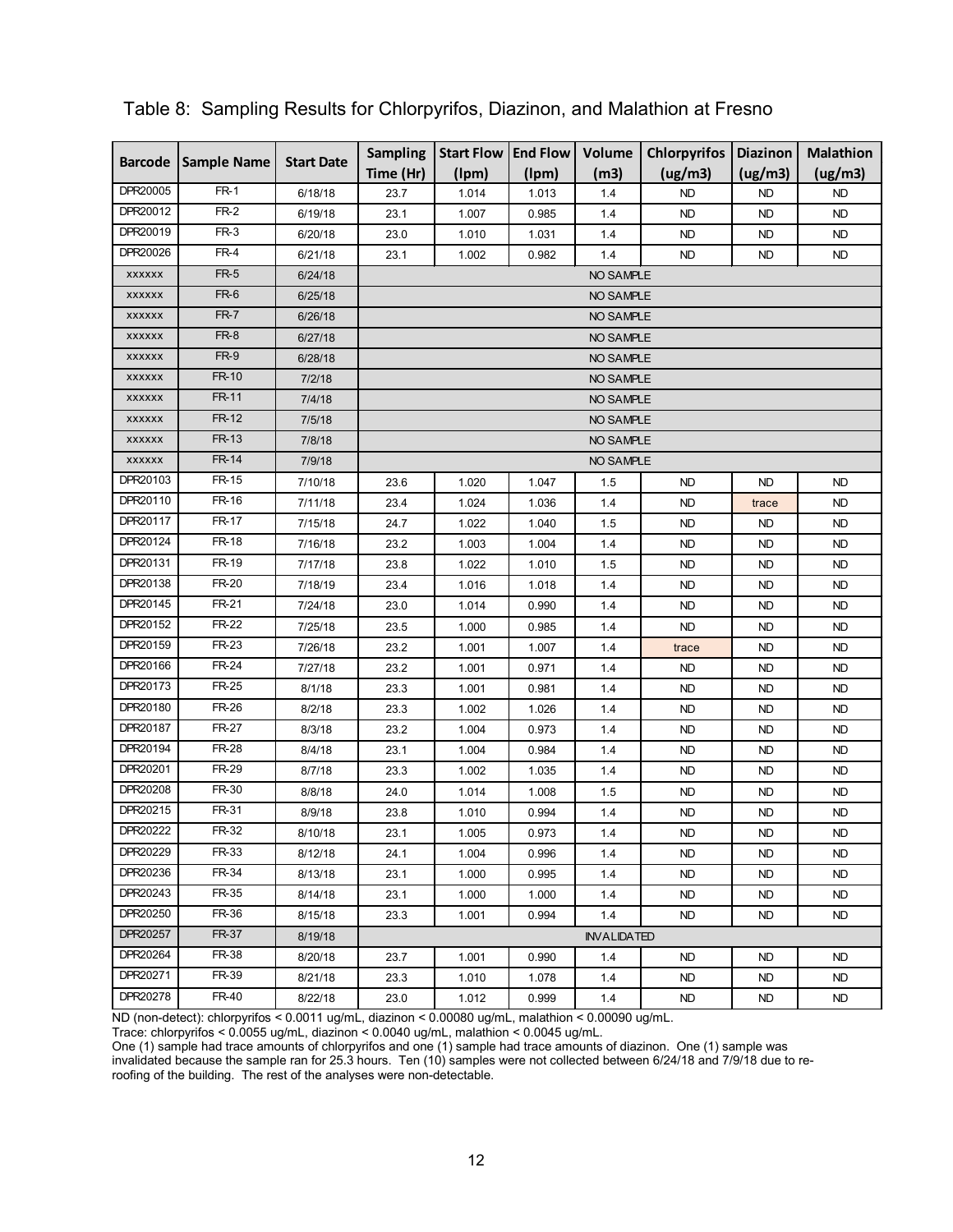### **6.0 Quality Control Results**

This section summarizes the quality control (QC) samples collected at the Lindsay site. The Lindsay site was chosen as the QC site due to its location in a historically high-use pesticide area. An additional vacuum pump sampling set-up was added to this site to collect QC samples. In total, 12 collocated, 12 field blanks, and 9 field spikes were collected in the study.

The formula for calculating the Relative Percent Difference (RPD) is as follows:

#### *RPD = (Collocate result, ppb – Primary result, ppb) ÷ (Average, ppb of Collocate and Primary) x 100*

Twelve collocated samples were collected in the study, all of which were nondetectable. For this reason, the RPD of the collocated samples could not be determined. Table 9 summarizes the RPD of the collocated samples at the Lindsay site.

| Barcode  | Sample<br>Name | Type       | <b>Start</b><br>Date-Time | Conc.<br>(ug/mL) | <b>Fxtr Vol</b><br>(mL) | Conc.<br>(ug/sample) | Colloc.<br>RPD <sup>*</sup> |
|----------|----------------|------------|---------------------------|------------------|-------------------------|----------------------|-----------------------------|
| DPR20008 | $LD-2-CO$      | Collocated | 06/19/2018<br>10:13       | <b>ND</b>        | 4.0                     | <b>ND</b>            | <eql< td=""></eql<>         |
| DPR20043 | $LD-7-CO$      | Collocated | 06/26/2018<br>08:36       | <b>ND</b>        | 4.0                     | <b>ND</b>            | <eql< td=""></eql<>         |
| DPR20078 | LD-12-CO       | Collocated | 07/05/2018<br>09:31       | <b>ND</b>        | 4.0                     | <b>ND</b>            | <eql< td=""></eql<>         |
| DPR20099 | LD-15-CO       | Collocated | 07/10/2018<br>09:17       | <b>ND</b>        | 4.0                     | <b>ND</b>            | <eql< td=""></eql<>         |
| DPR20120 | LD-18-CO       | Collocated | 07/16/2018<br>10:46       | <b>ND</b>        | 4.0                     | <b>ND</b>            | <eql< td=""></eql<>         |
| DPR20127 | LD-19-CO       | Collocated | 07/18/2018<br>09:48       | <b>ND</b>        | 4.0                     | <b>ND</b>            | <eql< td=""></eql<>         |
| DPR20134 | $LD-20-CO$     | Collocated | 07/19/2018<br>09:05       | <b>ND</b>        | 4.0                     | <b>ND</b>            | <eql< td=""></eql<>         |
| DPR20155 | LD-23-CO       | Collocated | 07/26/2018<br>10:38       | <b>ND</b>        | 4.0                     | <b>ND</b>            | <eql< td=""></eql<>         |
| DPR20183 | LD-27-CO       | Collocated | 08/03/2018<br>09:36       | <b>ND</b>        | 4.0                     | <b>ND</b>            | <eql< td=""></eql<>         |
| DPR20218 | LD-32-CO       | Collocated | 08/10/2018<br>09:01       | <b>ND</b>        | 4.0                     | <b>ND</b>            | <eql< td=""></eql<>         |
| DPR20239 | LD-35-CO       | Collocated | 08/14/2018<br>09:52       | <b>ND</b>        | 4.0                     | <b>ND</b>            | <eql< td=""></eql<>         |
| DPR20260 | LD-38-CO       | Collocated | 08/20/2018<br>10:39       | <b>ND</b>        | 4.0                     | <b>ND</b>            | <eql< td=""></eql<>         |

Table 9: Collocated Relative Percent Difference at Lindsay

\*The RPD was less than the Estimated Quantitation Limit (EQL) of the pesticide compound so it could not be determined.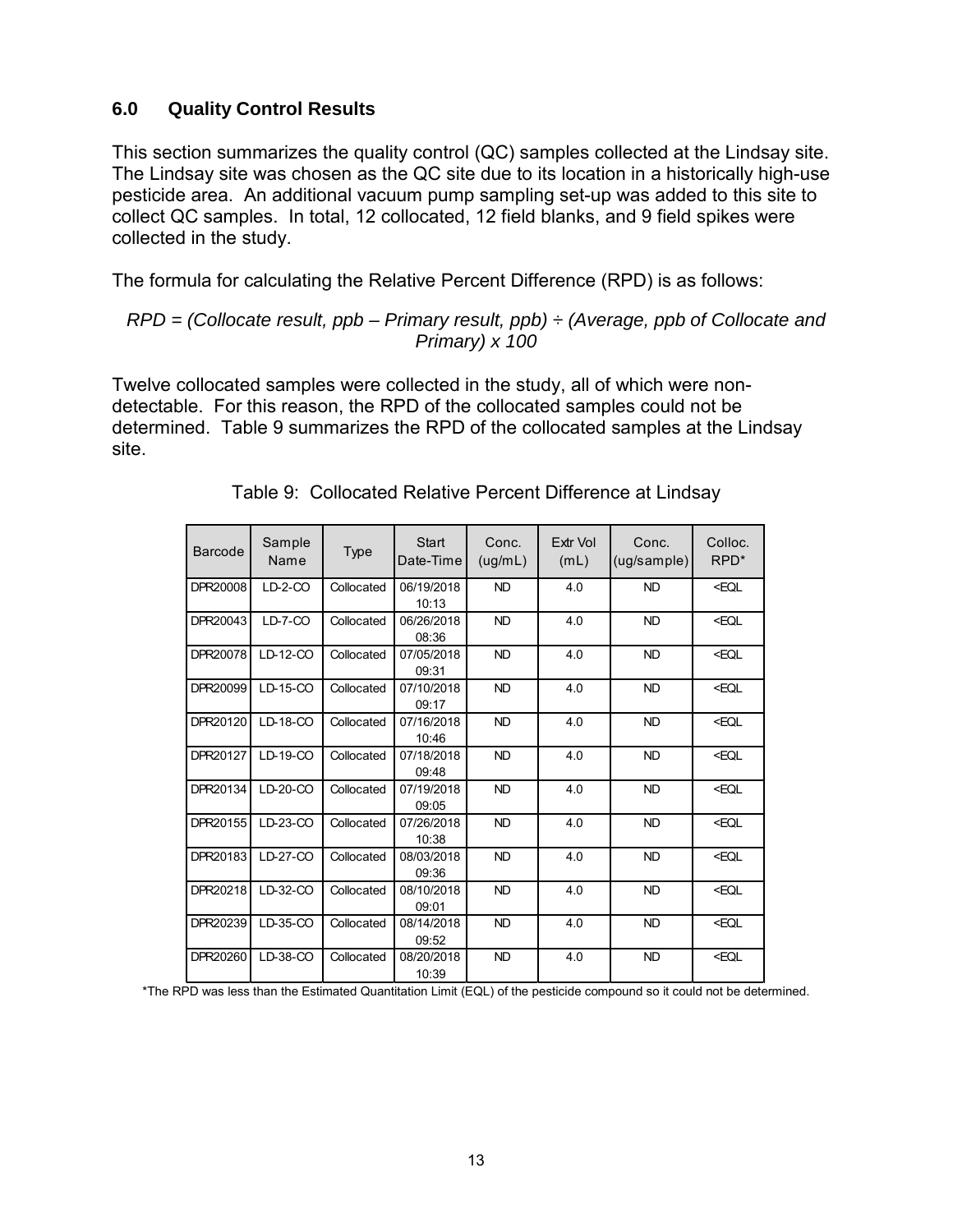The formula for calculating the Spike Percent Recovery (SPR) is as follows:

$$
SPR = (Conc., ug/sample \div Spike Amt, ug/sample) \times 100
$$

Nine field spike samples were collected in the study. The SPR ranged from 93.8% - 125.0% which was within spike recovery criteria (70% - 130%). Table 10 summarizes the SPR of the spike samples at the Lindsay site for chlorpyrifos, diazinon, and malathion.

| Barcode  | Sample<br>Name  | Type               | Start<br>Date-Time  | Compound     | Conc.<br>(ug/sample) | Spike Amt<br>(ug/sample) | SPR*  |
|----------|-----------------|--------------------|---------------------|--------------|----------------------|--------------------------|-------|
| DPR20015 | LD-3-FS         | <b>Field Spike</b> | 06/20/2018<br>09:17 | chlorpyrifos | 1.7                  | 1.6                      | 106.3 |
| DPR20036 | LD-6-FS         | <b>Field Spike</b> | 06/25/2018<br>09:09 | chlorpyrifos | 1.8                  | 1.6                      | 112.5 |
| DPR20064 | $LD-10-FS$      | <b>Field Spike</b> | 07/02/2018<br>09:47 | chlorpyrifos | 2.0                  | 1.6                      | 125.0 |
| DPR20092 | $LD-14-FS$      | <b>Field Spike</b> | 07/09/2018<br>09:31 | chlorpyrifos | 1.6                  | 1.6                      | 100.0 |
| DPR20148 | $LD-22-FS$      | <b>Field Spike</b> | 07/25/2018<br>10:34 | chlorpyrifos | 2.0                  | 1.6                      | 125.0 |
| DPR20176 | $LD-26-FS$      | <b>Field Spike</b> | 08/02/2018<br>10:20 | chlorpyrifos | 1.8                  | 1.6                      | 112.5 |
| DPR20204 | <b>LD-30-FS</b> | <b>Field Spike</b> | 08/08/2018<br>09:19 | chlorpyrifos | 2.0                  | 1.6                      | 125.0 |
| DPR20232 | $LD-34-FS$      | <b>Field Spike</b> | 08/13/2018<br>10:41 | chlorpyrifos | 1.9                  | 1.6                      | 118.8 |
| DPR20267 | <b>LD-39-FS</b> | <b>Field Spike</b> | 08/21/2018<br>10:13 | chlorpyrifos | 1.8                  | 1.6                      | 112.5 |
| DPR20015 | $LD-3-FS$       | <b>Field Spike</b> | 06/20/2018<br>09:17 | Diazinon     | 1.7                  | 1.6                      | 106.3 |
| DPR20036 | $LD-6-FS$       | <b>Field Spike</b> | 06/25/2018<br>09:09 | Diazinon     | 1.8                  | 1.6                      | 112.5 |
| DPR20064 | <b>LD-10-FS</b> | <b>Field Spike</b> | 07/02/2018<br>09:47 | Diazinon     | 2.0                  | 1.6                      | 125.0 |
| DPR20092 | <b>LD-14-FS</b> | <b>Field Spike</b> | 07/09/2018<br>09:31 | Diazinon     | 1.6                  | 1.6                      | 100.0 |
| DPR20148 | <b>LD-22-FS</b> | <b>Field Spike</b> | 07/25/2018<br>10:34 | Diazinon     | 2.0                  | 1.6                      | 125.0 |
| DPR20176 | <b>LD-26-FS</b> | <b>Field Spike</b> | 08/02/2018<br>10:20 | Diazinon     | 1.7                  | 1.6                      | 106.3 |
| DPR20204 | <b>LD-30-FS</b> | <b>Field Spike</b> | 08/08/2018<br>09:19 | Diazinon     | 2.0                  | 1.6                      | 125.0 |
| DPR20232 | <b>LD-34-FS</b> | <b>Field Spike</b> | 08/13/2018<br>10:41 | Diazinon     | 1.9                  | 1.6                      | 118.8 |
| DPR20267 | <b>LD-39-FS</b> | <b>Field Spike</b> | 08/21/2018<br>10:13 | Diazinon     | 1.8                  | 1.6                      | 112.5 |
| DPR20015 | LD-3-FS         | <b>Field Spike</b> | 06/20/2018<br>09:17 | Malathion    | 1.6                  | 1.6                      | 100.0 |
| DPR20036 | $LD-6-FS$       | <b>Field Spike</b> | 06/25/2018<br>09:09 | Malathion    | 1.7                  | 1.6                      | 106.3 |
| DPR20064 | <b>LD-10-FS</b> | <b>Field Spike</b> | 07/02/2018<br>09:47 | Malathion    | 1.9                  | 1.6                      | 118.8 |
| DPR20092 | <b>LD-14-FS</b> | <b>Field Spike</b> | 07/09/2018<br>09:31 | Malathion    | 1.5                  | 1.6                      | 93.8  |
| DPR20148 | <b>LD-22-FS</b> | <b>Field Spike</b> | 07/25/2018<br>10:34 | Malathion    | 1.9                  | 1.6                      | 118.8 |
| DPR20176 | <b>LD-26-FS</b> | <b>Field Spike</b> | 08/02/2018<br>10:20 | Malathion    | 1.6                  | 1.6                      | 100.0 |
| DPR20204 | <b>LD-30-FS</b> | <b>Field Spike</b> | 08/08/2018<br>09:19 | Malathion    | 2.0                  | 1.6                      | 125.0 |
| DPR20232 | <b>LD-34-FS</b> | <b>Field Spike</b> | 08/13/2018<br>10:41 | Malathion    | 1.8                  | 1.6                      | 112.5 |
| DPR20267 | <b>LD-39-FS</b> | <b>Field Spike</b> | 08/21/2018<br>10:13 | Malathion    | 1.7                  | 1.6                      | 106.3 |

Table 10: Spike Percent Recovery at Lindsay

\*All SPRs met criteria (70% - 130%).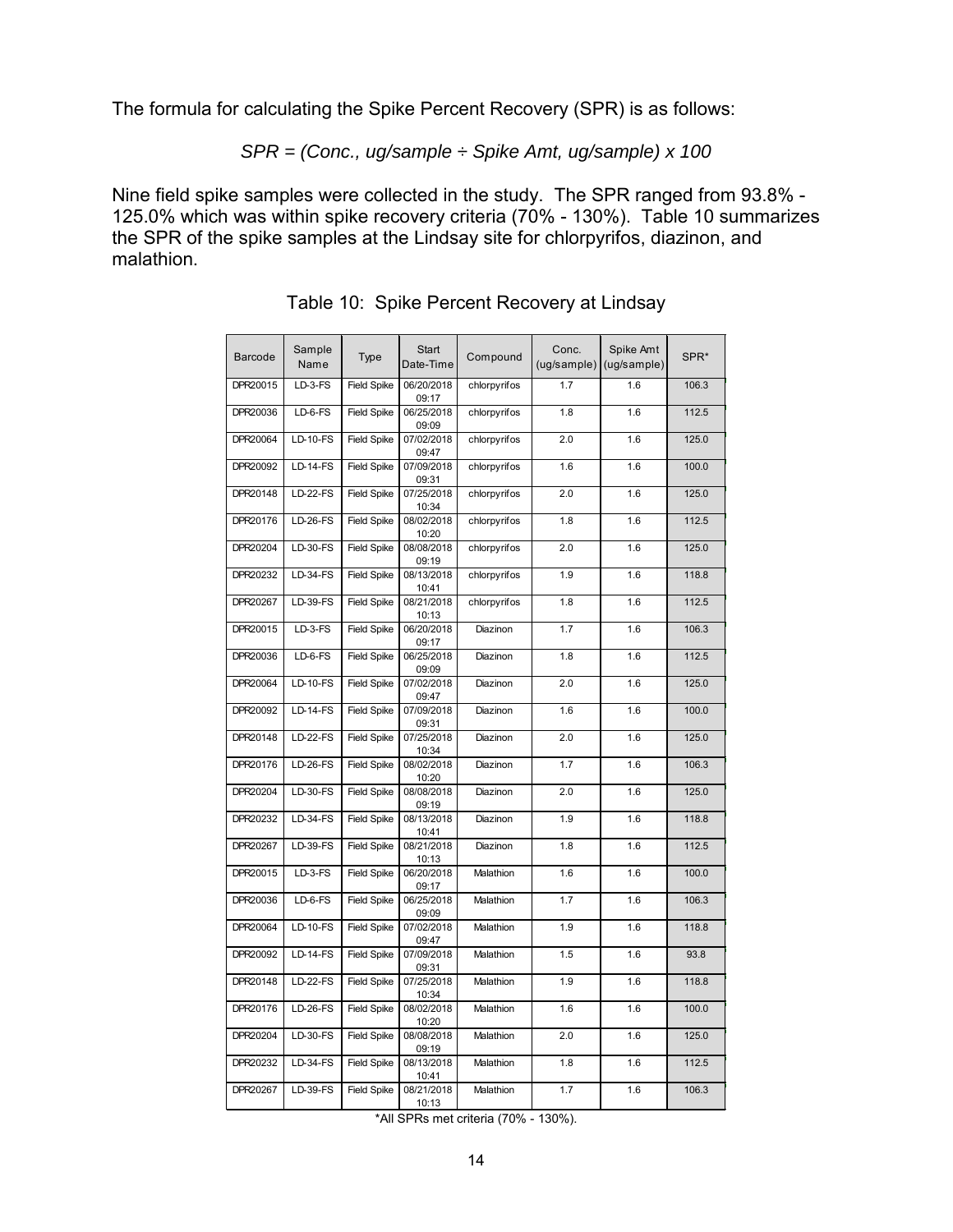In addition to collocated and field spike samples, field blanks were also collected at the Lindsay site. All 12 field blanks were non-detectable. Table 11 summarizes the blank results at the Lindsay site.

| <b>Barcode</b> | Sample<br>Name  | Type               | <b>Start</b><br>Date-Time | Conc.<br>(ug/mL) | <b>Extr Vol</b><br>(mL) | Conc.<br>(ug/sample) |
|----------------|-----------------|--------------------|---------------------------|------------------|-------------------------|----------------------|
| DPR20001       | $LD-1-FB$       | <b>Field Blank</b> | 06/18/2018<br>10:55       | <b>ND</b>        | 4.0                     | <b>ND</b>            |
| DPR20029       | $LD-5-FB$       | <b>Field Blank</b> | 06/24/2018<br>09:00       | <b>ND</b>        | 4.0                     | <b>ND</b>            |
| DPR20057       | $LD-9-FB$       | <b>Field Blank</b> | 06/28/2018<br>07:50       | <b>ND</b>        | 4.0                     | <b>ND</b>            |
| DPR20071       | $LD-11-FB$      | <b>Field Blank</b> | 07/03/2018<br>08:51       | <b>ND</b>        | 4.0                     | <b>ND</b>            |
| DPR20085       | <b>LD-13-FB</b> | <b>Field Blank</b> | 07/08/2018<br>10:00       | <b>ND</b>        | 4.0                     | <b>ND</b>            |
| DPR20113       | <b>LD-17-FB</b> | <b>Field Blank</b> | 07/12/2018<br>08:28       | <b>ND</b>        | 4.0                     | <b>ND</b>            |
| DPR20141       | $LD-21-FB$      | <b>Field Blank</b> | 07/24/2018<br>11:30       | <b>ND</b>        | 4.0                     | ND.                  |
| DPR20169       | $LD-25-FB$      | <b>Field Blank</b> | 07/28/2018<br>09:00       | <b>ND</b>        | 4.0                     | <b>ND</b>            |
| DPR20197       | $LD-29-FB$      | <b>Field Blank</b> | 08/05/2018<br>08:12       | <b>ND</b>        | 4.0                     | <b>ND</b>            |
| DPR20211       | LD-31-FB        | <b>Field Blank</b> | 08/09/2018<br>09:16       | <b>ND</b>        | 4.0                     | <b>ND</b>            |
| DPR20225       | LD-33-FB        | <b>Field Blank</b> | 08/11/2018<br>08:55       | <b>ND</b>        | 4.0                     | <b>ND</b>            |
| DPR20253       | $LD-37-FB$      | <b>Field Blank</b> | 08/16/2018<br>08:04       | <b>ND</b>        | 4.0                     | <b>ND</b>            |

Table 11: Field Blank Results at Lindsay

# **7.0 Breakthrough Results**

Breakthrough analysis refers to analysis of the secondary sorbent bed of the XAD-2 resin tube to determine if any of the sample was not retained in the primary sorbent bed. Breakthrough analyses were conducted on 29 primary and 9 field spike samples; all 38 samples were non-detectable, indicating that none had breakthrough. One sample (7/1/18) was invalidated because the pump malfunctioned. The breakthrough sample results are summarized in Table 12.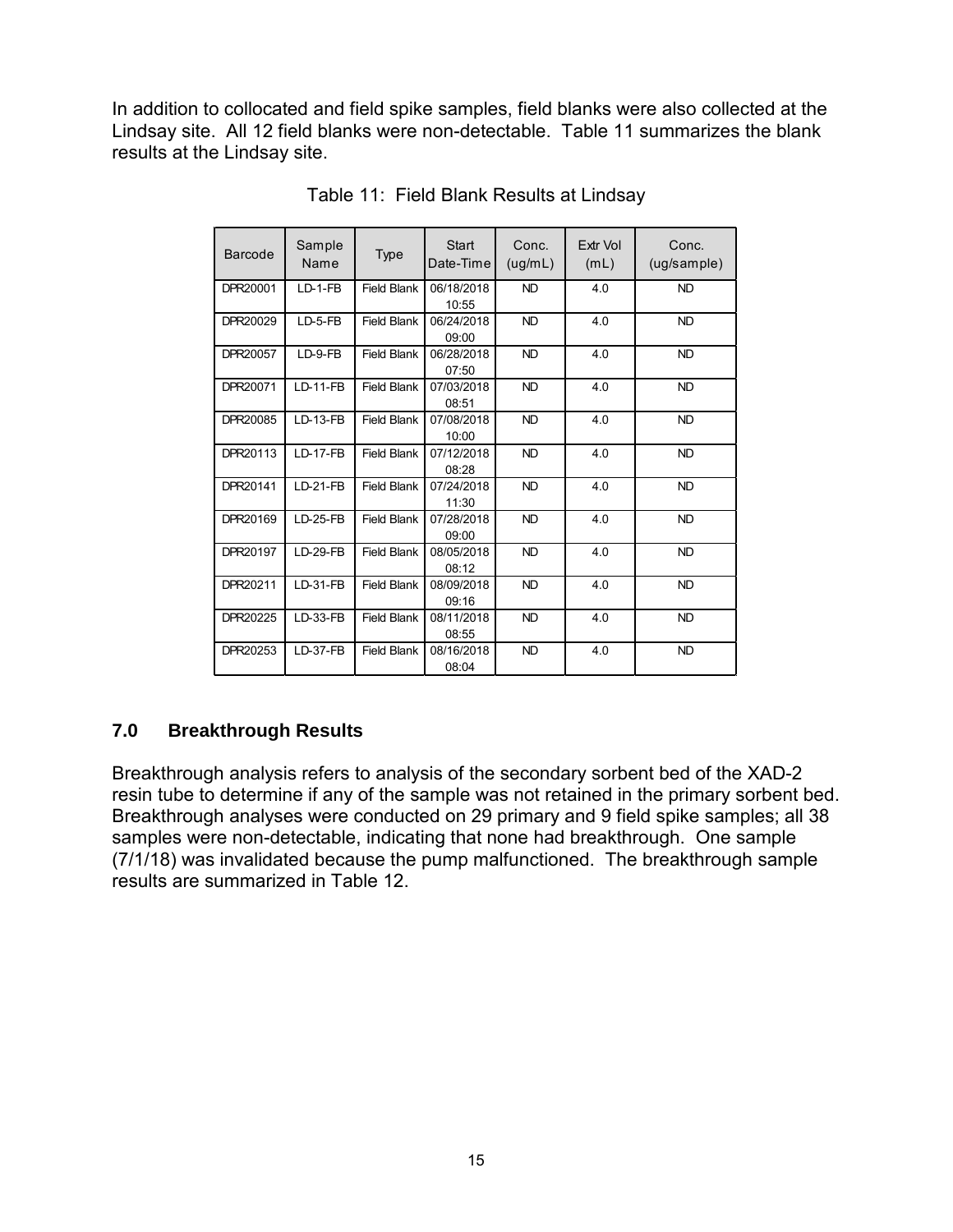| Barcode  | Sample<br>Name  | <b>Type</b>       | <b>Start</b><br>Date-Time | Conc.<br>(ug/mL) | Extr Vol<br>(mL) | Conc.<br>(ug/sample) |
|----------|-----------------|-------------------|---------------------------|------------------|------------------|----------------------|
| DPR10094 | $RG-1-BT$       | <b>Break Thru</b> | 6/18/2018                 | <b>ND</b>        | 4.0              | <b>ND</b>            |
| DPR10095 | $LD-2-BT$       | <b>Break Thru</b> | 6/19/2018                 | <b>ND</b>        | 4.0              | <b>ND</b>            |
| DPR10096 | LD-3-FS-BT      | <b>Break Thru</b> | 6/20/2018                 | ND               | 4.0              | ND                   |
| DPR10097 | TQ-4-BT         | <b>Break Thru</b> | 6/21/2018                 | ND               | 4.0              | ND                   |
| DPR10098 | <b>RG-5-BT</b>  | <b>Break Thru</b> | 6/24/2018                 | ND               | 4.0              | ND                   |
| DPR10099 | LD-6-FS-BT      | <b>Break Thru</b> | 6/25/2018                 | ND               | 4.0              | ND                   |
| DPR10100 | <b>RG-7-BT</b>  | <b>Break Thru</b> | 6/26/2018                 | ND               | 4.0              | ND                   |
| DPR10101 | RG-9-BT         | <b>Break Thru</b> | 7/1/2018                  | Invalid          | Invalid          | <b>Invalid</b>       |
| DPR10102 | LD-10-FS-BT     | <b>Break Thru</b> | 7/2/2018                  | ND.              | 4.0              | ND                   |
| DPR10103 | SJ-12-BT        | <b>Break Thru</b> | 7/5/2018                  | ND               | 4.0              | ND                   |
| DPR10104 | <b>SJ-13-BT</b> | <b>Break Thru</b> | 7/8/2018                  | <b>ND</b>        | 4.0              | <b>ND</b>            |
| DPR10105 | LD-14-FS-BT     | <b>Break Thru</b> | 7/9/2018                  | ND               | 4.0              | ND                   |
| DPR10106 | <b>TQ-15-BT</b> | <b>Break Thru</b> | 7/10/2018                 | <b>ND</b>        | 4.0              | <b>ND</b>            |
| DPR10107 | <b>FR-16-BT</b> | <b>Break Thru</b> | 7/11/2018                 | <b>ND</b>        | 4.0              | <b>ND</b>            |
| DPR10108 | <b>LD-17-BT</b> | <b>Break Thru</b> | 7/15/2018                 | ND               | 4.0              | ND                   |
| DPR10109 | <b>FR-18-BT</b> | <b>Break Thru</b> | 7/16/2018                 | <b>ND</b>        | 4.0              | <b>ND</b>            |
| DPR10110 | <b>SJ-19-BT</b> | Break Thru        | 7/17/2018                 | ND               | 4.0              | ND.                  |
| DPR10111 | TQ-20-BT        | <b>Break Thru</b> | 7/18/2018                 | ND.              | 4.0              | ND.                  |
| DPR10112 | <b>LD-21-BT</b> | <b>Break Thru</b> | 7/24/2018                 | ND               | 4.0              | ND                   |
| DPR10113 | LD-22-FS-BT     | <b>Break Thru</b> | 7/25/2018                 | <b>ND</b>        | 4.0              | <b>ND</b>            |
| DPR10114 | <b>RG-23-BT</b> | <b>Break Thru</b> | 7/26/2018                 | ND               | 4.0              | ND                   |
| DPR10115 | <b>FR-24-BT</b> | <b>Break Thru</b> | 7/27/2018                 | ND.              | 4.0              | ND.                  |
| DPR10116 | TQ-25-BT        | <b>Break Thru</b> | 8/1/2018                  | ND               | 4.0              | <b>ND</b>            |
| DPR10117 | LD-26-FS-BT     | <b>Break Thru</b> | 8/2/2018                  | ND               | 4.0              | ND                   |
| DPR10118 | <b>SJ-27-BT</b> | <b>Break Thru</b> | 8/3/2018                  | <b>ND</b>        | 4.0              | <b>ND</b>            |
| DPR10119 | <b>RG-28-BT</b> | <b>Break Thru</b> | 8/4/2018                  | <b>ND</b>        | 4.0              | <b>ND</b>            |
| DPR10120 | LD-29-BT        | <b>Break Thru</b> | 8/7/2018                  | ND.              | 4.0              | ND.                  |
| DPR10121 | LD-30-FS-BT     | <b>Break Thru</b> | 8/8/2018                  | ND               | 4.0              | ND                   |
| DPR10122 | SJ-31-BT        | <b>Break Thru</b> | 8/9/2018                  | ND               | 4.0              | ND                   |
| DPR10123 | <b>RG-32-BT</b> | <b>Break Thru</b> | 8/10/2018                 | <b>ND</b>        | 4.0              | ND.                  |
| DPR10124 | FR-33-BT        | <b>Break Thru</b> | 8/12/2018                 | ND.              | 4.0              | ND.                  |
| DPR10125 | LD-34-FS-BT     | <b>Break Thru</b> | 8/13/2018                 | <b>ND</b>        | 4.0              | <b>ND</b>            |
| DPR10126 | $LD-35-BT$      | <b>Break Thru</b> | 8/14/2018                 | <b>ND</b>        | 4.0              | ND.                  |
| DPR10127 | TQ-36-BT        | <b>Break Thru</b> | 8/15/2018                 | ND.              | 4.0              | ND.                  |
| DPR10128 | <b>SJ-37-BT</b> | <b>Break Thru</b> | 8/19/2018                 | <b>ND</b>        | 4.0              | ND.                  |
| DPR10129 | FR-38-BT        | Break Thru        | 8/20/2018                 | ND.              | 4.0              | ND.                  |
| DPR10130 | LD-39-FS-BT     | Break Thru        | 8/21/2018                 | <b>ND</b>        | 4.0              | ND.                  |
| DPR10131 | TQ-40-BT        | Break Thru        | 8/22/2018                 | <b>ND</b>        | 4.0              | <b>ND</b>            |

## Table 12: Breakthrough Sampling Results at Lindsay

Note: The Sample Names that are bold and italicized are the primary samples, and the non-italicized Sample Names are the field spike samples.